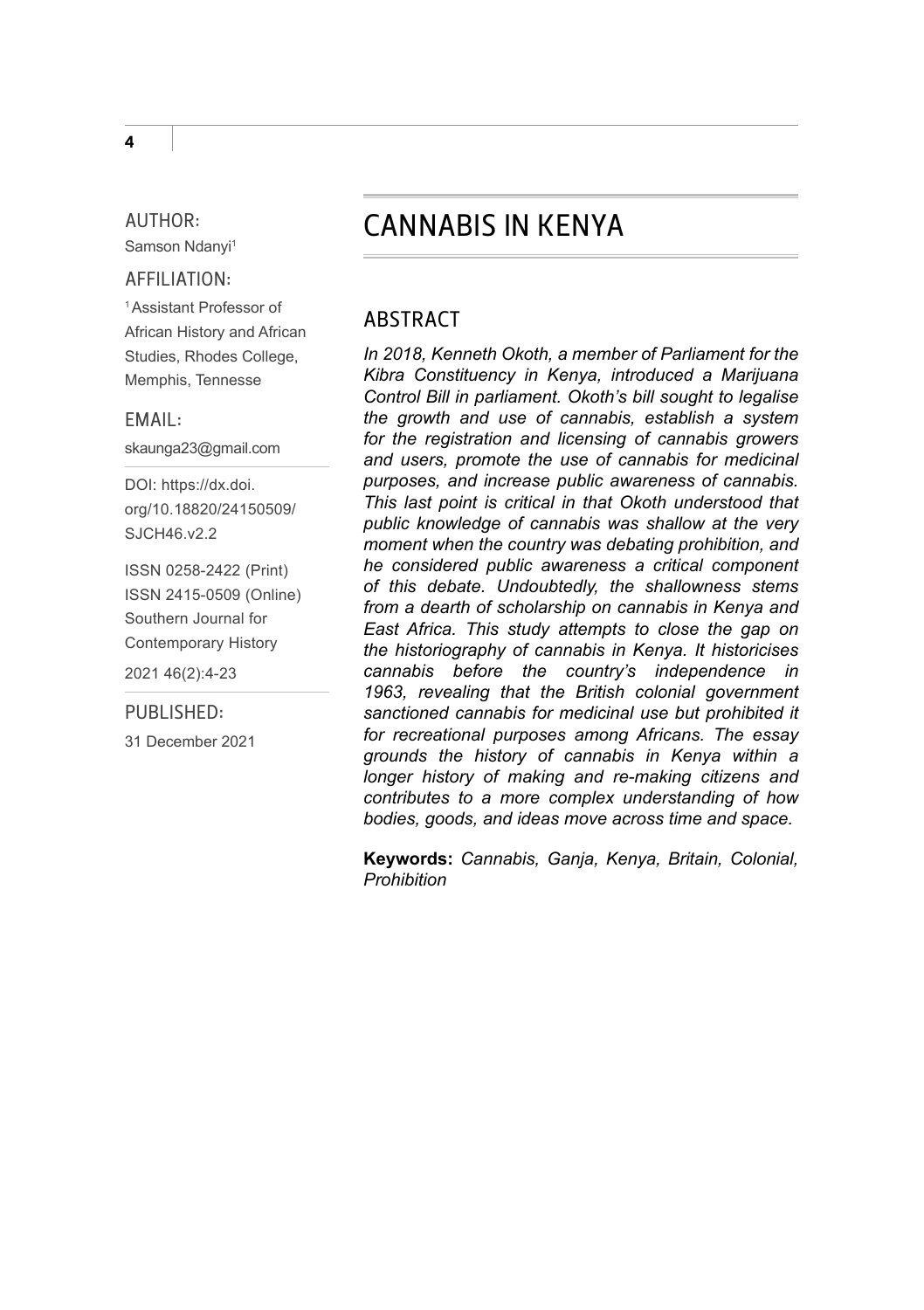## 1. HISTORICAL GEOGRAPHY1

"It is impossible to understand human history without accounting for the centrality of drug taking as a fundamental human impulse".<sup>2</sup>

The diffusion of cannabis into Kenya is debatable. Brian M du Toit, whose essay, "Man and Cannabis in Africa: A Study of Diffusion", was the first comprehensive attempt to examine cannabis diffusion and use in Africa, postulates that "during the *first centuries* A.D. Arab traders who had settled around the Horn and southwards from Mogadishu had introduced cannabis to the indigenous African population [italics added]".3 Du Toit offers a liberal timeline of "centuries" but does not explain what constitutes "first". Although by the thirteenth century cannabis had established a foothold in the northern Kenya/southern Ethiopia region, Du Toit sees it as the "suggested" period "for the introduction of cannabis into Africa"4 and credits Arab traders for introducing it to the Horn of Africa. "From these northern locations," he writes, "along the coastal settlements of what is today Somalia and Kenya, cannabis was carried and traded into the interior where its presence and use in northwestern Ethiopia have been documented".<sup>5</sup> Some scholars have rejected du Toit's Arab thesis by countering that Indians (for example Gujaratis, Axumite Ethiopians, or Sabaean Arabs) could have introduced cannabis to East Africa, but it is unlikely that Islamic Arabs were involved.<sup>6</sup> Others have warned against advancing the Indian thesis solely on etymology,

<sup>1</sup> Colonial Kenya had Africans, Whites, and Asians. The prohibition laws targeted Africans and, therefore, this study pays close attention to Africans and the British colonial government. Covering all constituents living in Kenya during the colonial era risk extending the study beyond its limit. In addition, the study focuses on the colonial effort to control cannabis indica, not cannabis sativa (hemp) or other kinds of intoxicating substances—such as alcohol and khat (miraa). For extended examination of other intoxicating substances, See, D Anderson and N Carrier, "Khat in colonial Kenya: A history of prohibition and control", *Journal of African History* 50 (3), 2009, p. 377-397; N Carrier, "A respectable Chew?: Highs and lows in the history of Kenyan Khat". In: N Carrier (ed.), *Drugs in Africa : Histories and ethnographies of use, trade, and control* (New York: Palgrave, 2014).

<sup>2</sup> B Breen, *The age of intoxication: Origins of the global drug trade* (Philadelphia: University of Pennsylvania Press, 2019), pp. 5.

<sup>3</sup> BM Du Toit, "Man and cannabis in Africa: A study of diffusion", *African Economic History* 1, 1976, p. 28.

<sup>4</sup> Du Toit, "Man and cannabis in Africa: A study of diffusion", pp. 19.

<sup>5</sup> Du Toit, "Man and cannabis in Africa: A study of diffusion", pp. 28.

<sup>6</sup> JE Philips, "African smoking and pipes", *The Journal of African History* 24 (3), 1983, p. 315; AE Roberts, "Smoking in Sub-Saharan Africa". In: SL Gilman and Z Xun (ed.), *Smoke: A global history of smoking* (London: Reaktion Books, 2004), p. 46; Duvall, "Cannabis and tobacco in pre-colonial and colonial Africa". ; CS Duvall, *The African root of marijuana* (Durham, NC: Duke University Press, 2019), pp. 17.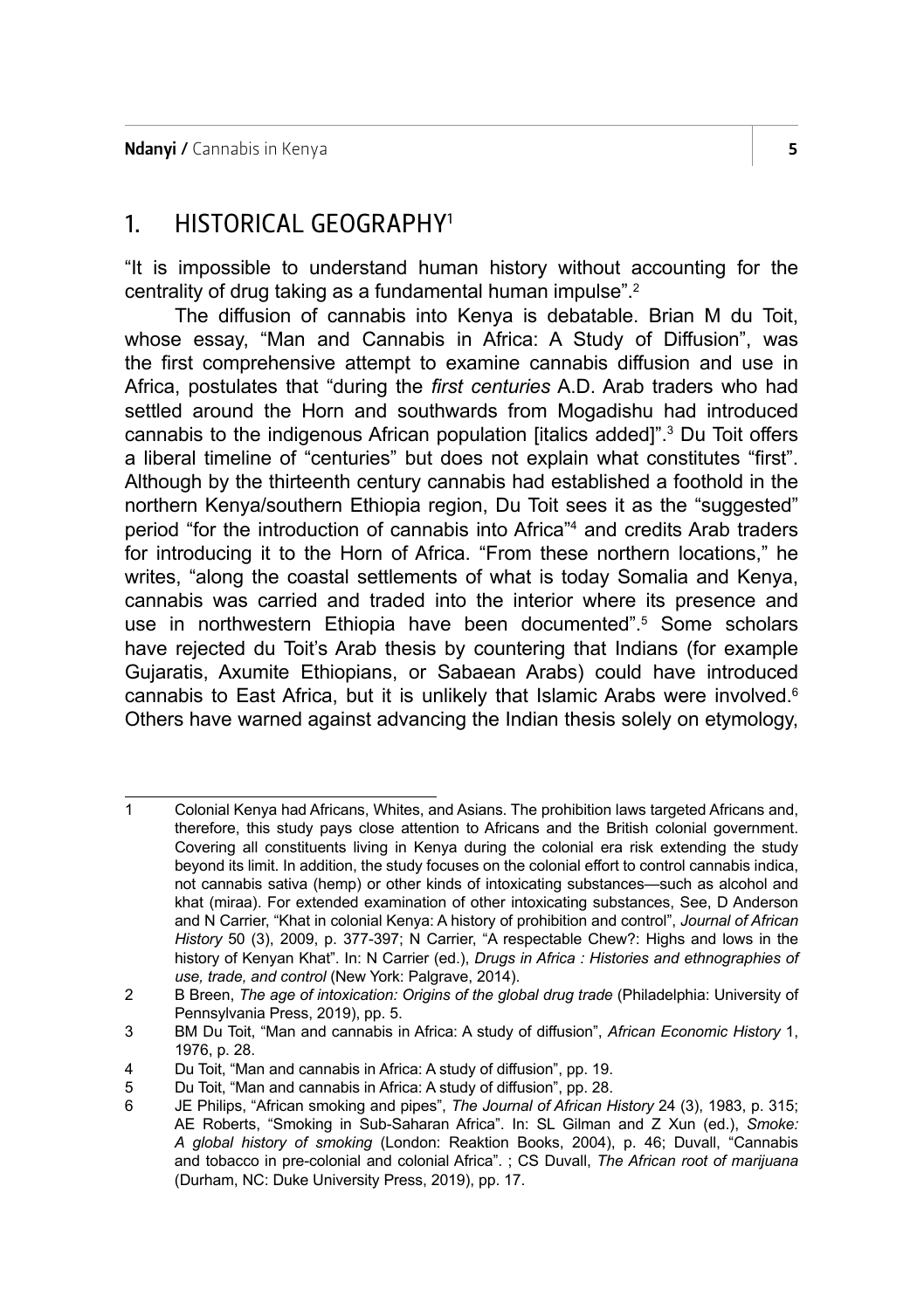such as *bangi* in East Africa (*bangi* is a Hindi loanword for cannabis in Swahili, but it also draws from Farsi (*bang*) and Arabic (*banj*)).7

Barney Warf has suggested 1100 A.D. as the period when cannabis first entered Kenya (Fig. 1). Very much like Warf, Chris Duvall holds that the plant arrived in East Africa "perhaps 1 000 years ago"<sup>s</sup> or "as early as 2 000 years ago".9 Elsewhere, Duvall states that "a few" cannabis "grains" were present in central Kenya as early as 1 500  $CE$ ,<sup>10</sup> and that "maritime trade carried the plant from western India to the Arabian Peninsula and East Africa, arriving in Kenya by 700 CE".<sup>11</sup>



### **Fig. 1. Warf, "High Points: An historical geography of cannabis", p. 419.**

The glaring difference in periodisation highlights the challenges facing scholars examining a historical topic whose actors hardly documented it. Duvall is certainly correct that "the drug [cannabis] plant is relatively rare in the documentary record because people had many reasons to conceal their cannabis use".12 Cannabis's biological dispersal preceded the written record, which complicates the task to stitch together a neat historical canvas of material objects that informed everyday life, especially in Africa, where the past is often reconstructed from partial truth and outright fabricated accounts by early European ethnographers, scientific explorers, and Christian

<sup>7</sup> Duvall, *The African root of marijuana*, p. 55-78.

<sup>8</sup> Duvall, *The African root of marijuana*, p. 12.

<sup>9</sup> Duvall, *The African root of marijuana*, p. 53.

<sup>10</sup> Duvall, "Cannabis and tobacco in pre-colonial and colonial Africa", pp. 4; Duvall, *The African root of marijuana,* p. 76.

<sup>11</sup> CS Duvall*, Cannabis* (London: Reaktion Books, 2015), p. 46.

<sup>12</sup> Duvall, *The African root of marijuana,* p. 128.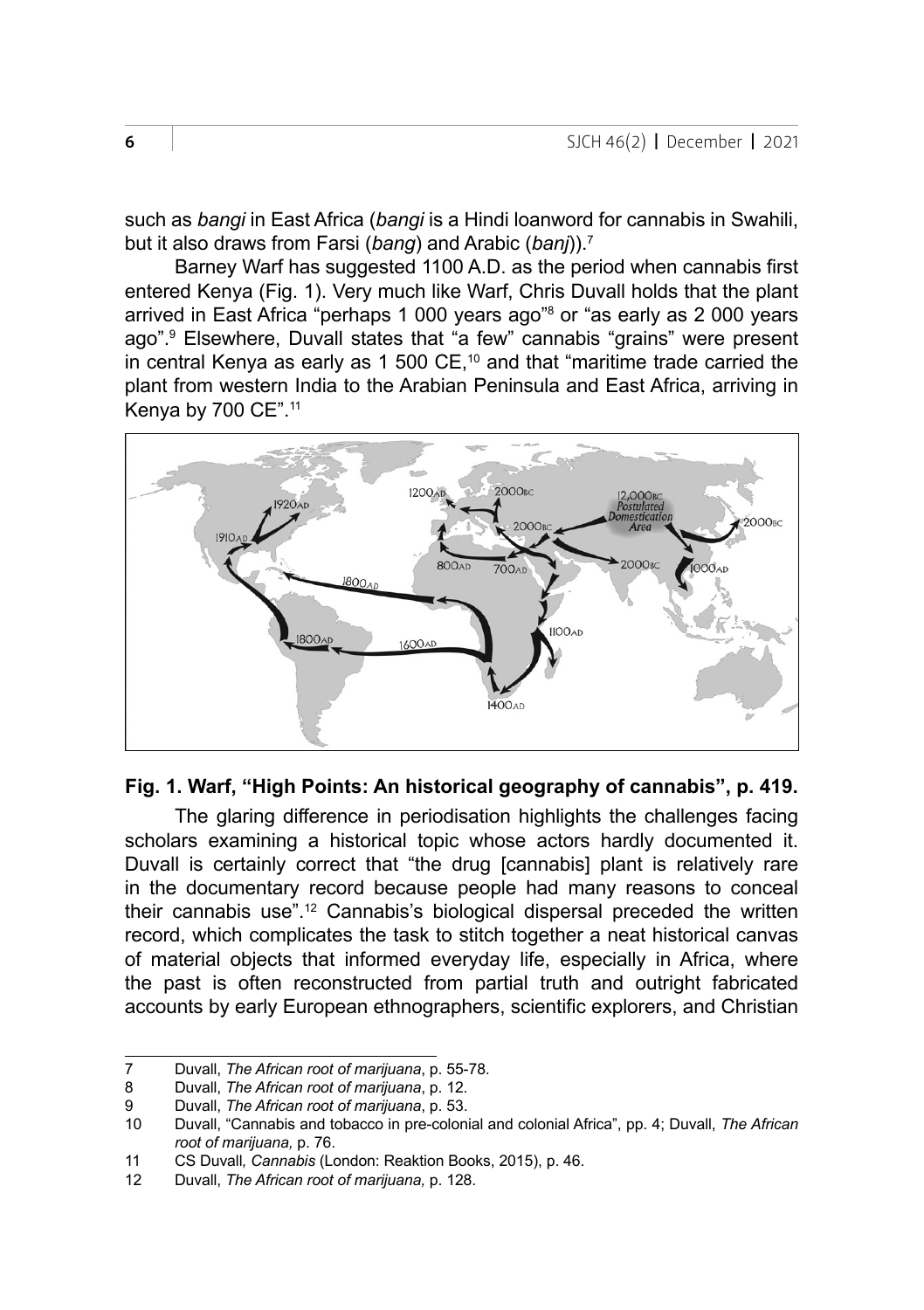missionaries on the continent.13 Cannabis in Africa is a neglected topic of scholarly inquiry and, as Duvall points out, "Africa has been neglected in cannabis histories".14 The neglect is hardly surprising, because Africanists tend to overlook less sensational themes and actors in Africa. In the past, scholars have privileged dramatic stories of wars and rumors of wars, diseases and starvation, colonialism and nationalism, and the failures of postcolonial states.

Cannabis in Kenya traces its roots to south Asia.<sup>15</sup> It diffused globally along several routes but arrived in East Africa through the Arabian Peninsula. Early diffusion saw it cut across the Red Sea into North Africa before turning north to Western Europe. For unknown reasons, cannabis did not take the Sahara trading routes that would have brought it into contact with West Africans, but Du Toit speculates that the hot Sahara climate probably dissuaded traders from considering that possibility. Du Toit theorises that West Africans were "unwilling to accept it", $16$  a theory that informs his argument that cannabis was not in West Africa before the Second World War (WWII). Holding onto this logic, Du Toit concludes that no ethnographic evidence exists to support cannabis's presence before WWII in West Africa. Warf has challenged this assumption (Fig. 1 above), and Duvall hints that psychoactive cannabis (*indica,* which exhibits psychoactive chemistry) was present in nineteenth-century West Africa.17 In Duvall's view, "by 1925 cannabis had gone westward [from East Africa] to Nigeria [in West Africa]".<sup>18</sup>

Du Toit probably overlooked the fact that the absence of material objects in West Africa—such as smoking pipes—should in no way imply the absence of smoking.19 In any case, such objects would not be found in societies (in ancient Eurasia, for example) that inhaled smoke through inefficient technologies—such as "fumigated tents, in which most smoke enters ambient air rather than lungs".20 Edwards John Philips has warned against making any connection between pipes and the early smoking of cannabis in Africa, because the archaeological evidence on early cannabis smoking in Africa has been "less convincing", "tenuous," and "highly questionable".21

<sup>13</sup> For an extended discussion on this topic, See, J Fabian's *Out of our minds: Reason and madness in the exploration of Central Africa* (California: University of California Press, 2000).

<sup>14</sup> Duvall, *The African root of marijuana,* p. 15.

<sup>15</sup> Duvall, *The African root of marijuana,* p. 12.

<sup>16</sup> Du Toit, "Man and cannabis in Africa", p. 20.

<sup>17</sup> Duvall, *The African root of marijuana,* pp. 13-15.

<sup>18</sup> Duvall, *The African root of marijuana,* p. 85.

Philips, "African smoking and pipes", pp. 303.

<sup>20</sup> Duvall, "Cannabis and tobacco in pre-colonial and colonial Africa", pp. 3.<br>21 Philips "African smoking and pines" pp. 313-14

<sup>21</sup> Philips, "African smoking and pipes", pp. 313-14.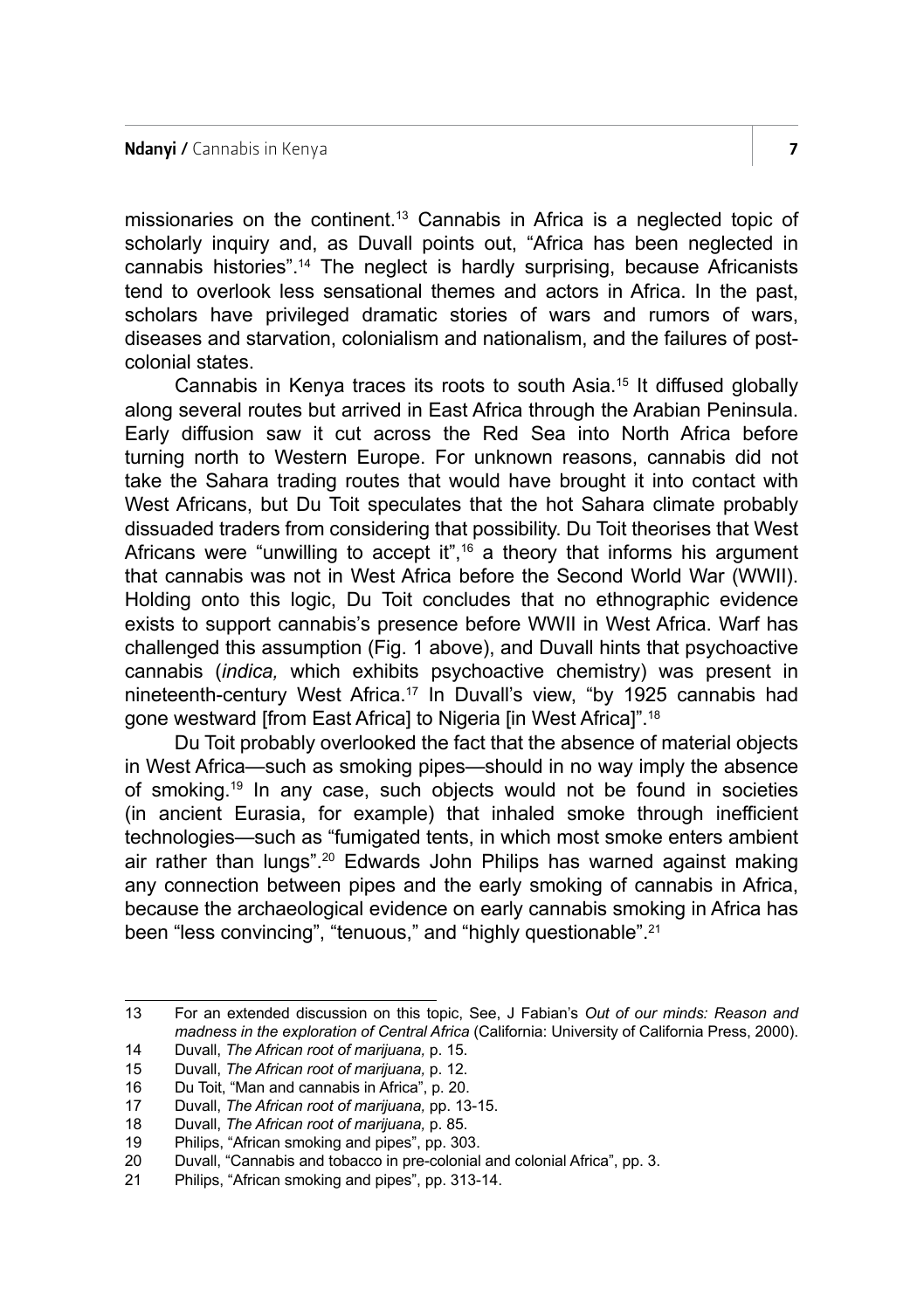It is true that "the history of the spread of cannabis across the Indian Ocean from its original home in Asia is still largely unknown".<sup>22</sup> It is also true that cannabis first arrived in Kenya through the Indian Ocean trade routes that connected the country's coastal shores of Mombasa, Kilifi, and Lamu to the outer world (Fig. 2). By the 1500s, Portuguese sailors in eastern Africa had encountered cannabis *indica,* suggesting that cannabis culture along Kenya's coastal towns and Indian Ocean littoral had established itself centuries earlier. Shortly after its arrival, cannabis headed inland, moving along the interior trading routes that facilitated trade between Africans and the Swahili traders, whose caravans spread cannabis seeds to the interior, probably after 1500. Caravans commonly carried cannabis among their provisions for trade, and soldiers and potters on them smoked cannabis, underscoring the fact that Africans along the caravan routes cultivated and consumed cannabis for recreation and pleasure.<sup>23</sup> Indeed, cannabis in Kenya was "introduced as a product to smoke rather than in the form of hashish to be eaten as it was in Egypt".<sup>24</sup> Recently James Walton made the same essential point more precisely in reference to *dagga* in southern Africa, where Africans used various types of pipes to "smoke" it "communally" and considered it "a source of pleasure".25 Western explorers in Congo Free State established that *bene diamba* (the children of hemp) inhaled smoke "through the lungs, a habit, also applied to the custom of smoking hemp . . .".<sup>26</sup> Unlike Asians who consumed

<sup>22</sup> Philips, "African smoking and pipes", p. 315.

<sup>23</sup> Fabian, *Out of our minds,* p. 161; Duvall, *The African root of marijuana, p.* 19.

<sup>24</sup> Du Toit, "Man and cannabis in Africa", pp. 28.<br>25 J Walton. "The dagga pipes of Southern Af

<sup>25</sup> J Walton, "The dagga pipes of Southern Africa", *Researches of the National Museum* 1, 1963, p. 89.

<sup>26</sup> Fabian, *Out of our minds*, p. 161.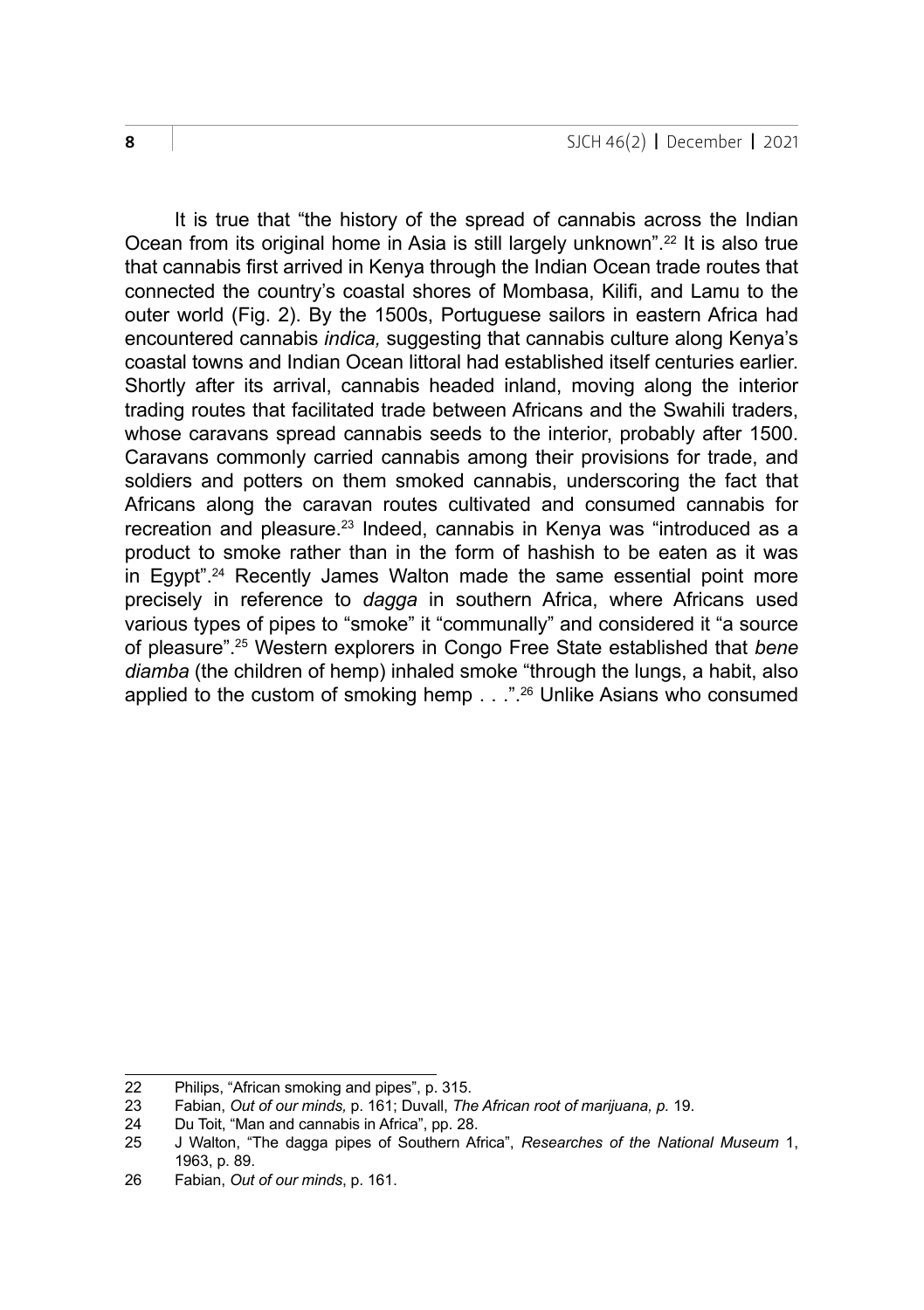### Ndanyi / Cannabis in Kenya 9

cannabis orally, Africans smoked it using pipes that were first invented in Africa before spreading across the globe.<sup>27</sup>



**Fig. 2. Duvall,** *The African root of marijuana***, p. 82.**

# 2. THE WAR AGAINST CANNABIS

Britain found a robust cannabis culture among Africans when it established colonial rule in East African Protectorate (hereafter Kenya) in 1895. For the next 17 years colonial administrators did not scrutinise cannabis growth and consumption among Africans with the same vigor they reserved for voluntary and involuntary labour, agriculture, and healthcare management. But the casual approach to cannabis changed following the International Opium Convention of 1912 in The Hague, Netherlands, which instigated changes that saw Governor Henry Conway Belfield's administration in Kenya pass The Abuse of Opiates Prevention Ordinance, 1913 into law. The law came into effect the following year, on 4 March 1914, when Belfield published it in the government's gazette. At the conclusion of the conference in The Hague, to which Britain sent four representatives to represent its overseas colonies, including Kenya, the signatories affirmed to "consider it desirable to *study* the question of Indian hemp from the *statistical and scientific* point of view, with the object of regulating its abuses, should the necessity therefore be felt, by internal legislation or by an international agreement [italics added]".28

<sup>27</sup> Duvall, "Cannabis and tobacco in pre-colonial and colonial Africa", pp. 1; Duvall, *The African root of marijuana,* p. 53.

<sup>28</sup> The International Opium Convention,The Hague, 23 January 1912, p. 34.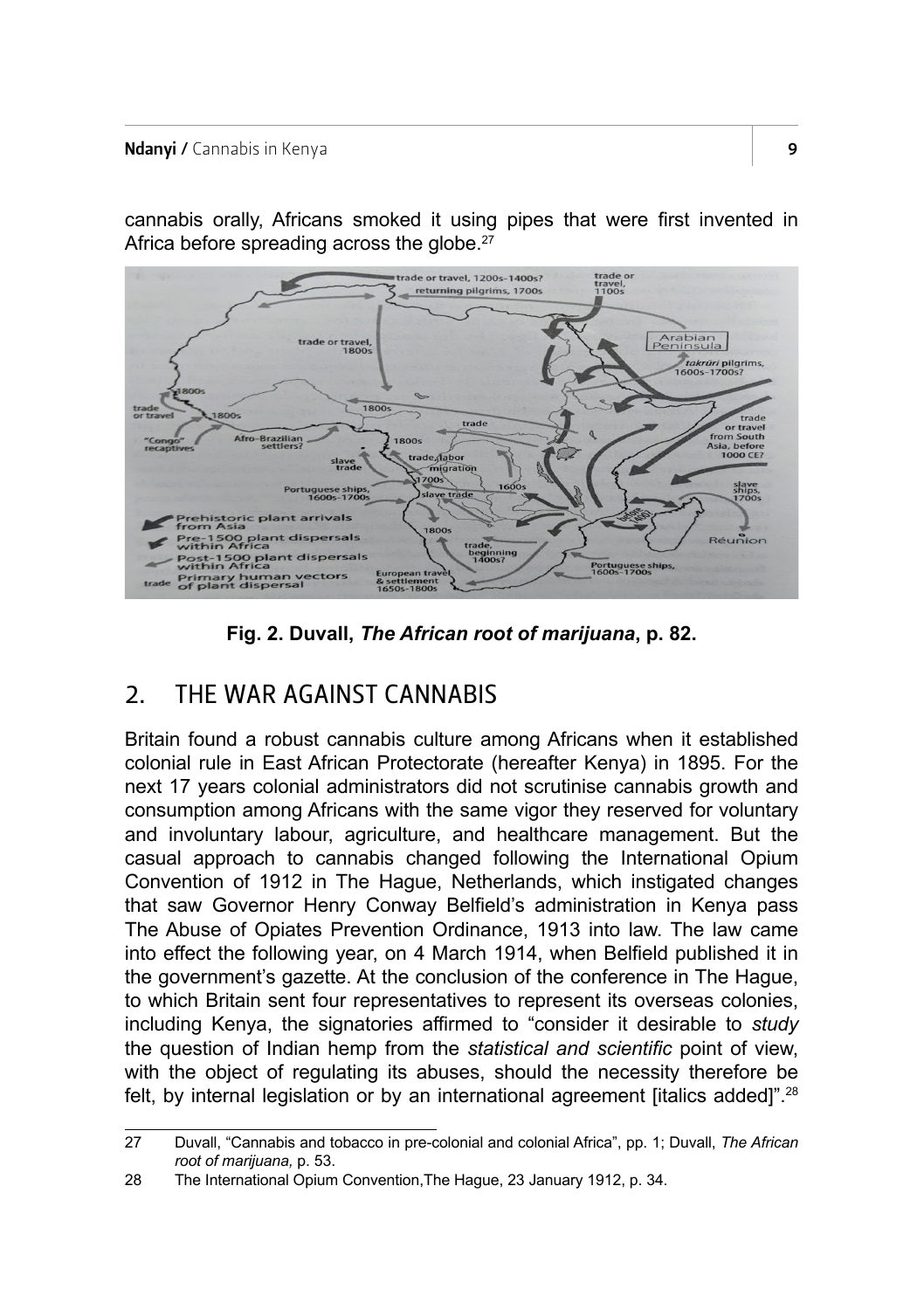For unknown reasons, Britain, which had established the Indian Hemp Drugs Commission (hereafter IHDC) in 1893 to study cannabis, did not guide the Hague Convention on this critical issue.

In creating the IHDC, Britain's Secretary of State directed the British Governor-General in India to "appoint a Commission to inquire into the cultivation of the hemp plant in Bengal, the preparation of drugs from it, the trade in those drugs, the effect of their consumption upon the social and moral condition of the people, and the desirability of prohibiting the growth of the plant and the sale of marijuana and allied drugs".29 Upon its creation, the IHDC Commission members collected data from "witnesses" through questionnaires and written testimonies about this "little . . . known" plant. With the hope of finding out the extent to which cannabis "can be used for the preparation of drugs, whether in the milder or the more noxious forms",<sup>30</sup> the Commission produced a 3 000 page report that concluded that the "moderate" use of cannabis appeared to cause no physical, mental, or moral, injuries. That cannabis had instigated the creation of the Indo-British Commission suggest that Britain had taken a keen interest in the plant's effect on its colonial subjects.

Shortly after the IHDC's report, the United States proposed the International Opium Conference of 1912. Convoked by the Netherlands, the conference paid close attention to opium, cocaine, and morphine. The conference's final document contained six chapters and twentyfive articles dedicated to "the gradual suppression of the abuse of opium, morphine, and cocaine, as also of the drugs prepared or derived from these substances . . .".<sup>31</sup> At the conference Italy had lobbied for "an international ban on cannabis, largely based on hashishism in its protectorates Tripolitania and Cyrenaica (obtained from Turkey during a war in 1911)",<sup>32</sup> but most countries had not experienced the anxiety that informed Italy's trepidation. Consequently, the "Indian hemp" was placed at the bottom of the document under the obscure subtitle of Final Protocol of the International Opium Conference. It seems that, at least from the conference's outcome, cannabis had not induced the same global anxiety that brought international scrutiny onto opium, morphine, and cocaine.

Yet, without the statistical and scientific data that the International Opium Convention of 1912 called for, Belfield's administration in Kenya criminalised

<sup>29</sup> Report of the Indian Hemp Drugs Commission, 189-94, Volume to 1, [http://digital.nls.](http://digital.nls.uk/74464868) [uk/74464868](http://digital.nls.uk/74464868), accessed 20 August 2019.

<sup>30</sup> Report of the Indian Hemp Drugs Commission, p. 2.

<sup>31</sup> The International Opium Convention, p. 25.<br>32 D Ballotta et al., "Cannabis control in Eur

<sup>32</sup> D Ballotta *et al*., "Cannabis control in Europe", *European monitoring for drugs and drug Addiction* 8 (1), 2008, p. 101.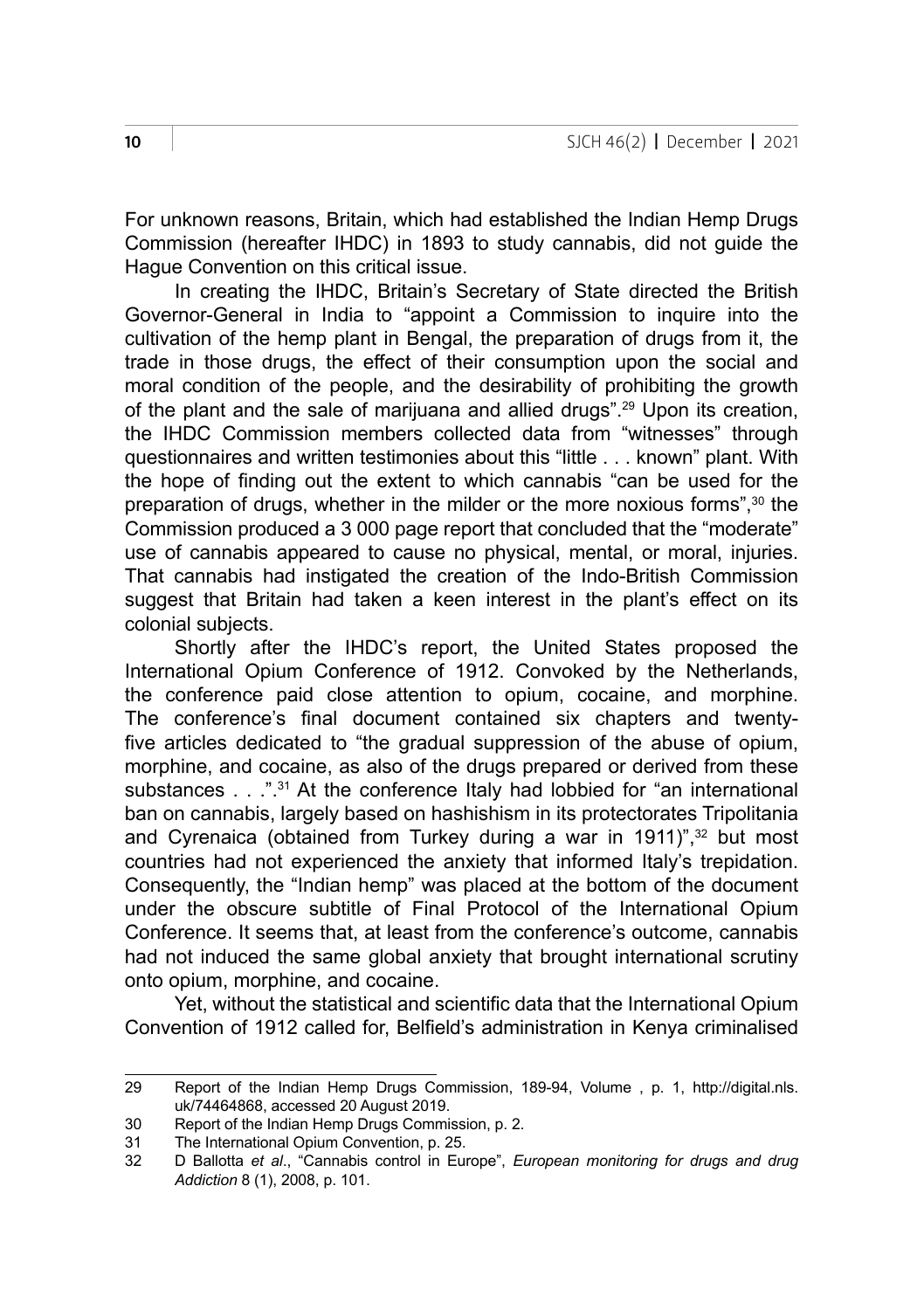cannabis. In doing so, the Governor evoked "internal legislation", a phrase appearing in the International Opium Convention of 1912 document, to pass the Abuse of Opiates Prevention Ordinance, 1913. This ordinance marked the first legal document in Kenya aimed at "the suppression of the abuse of opium and certain other opiates",<sup>33</sup> which included cannabis. As Kenya moved swiftly to outlaw cannabis without research and scientific data, the United States, the architect of the International Opium Conference of 1912, hesitated. Instead, officials in Washington paid close attention to the increasing use of opiates, which they hoped to address through a national narcotic policy in 1914. In fact, two decades after the Hague conference, America did not take on substantial work on cannabis. It began serious consideration in the mid-1930s, when it carried out a two-year study of cannabis that saw government officials admit to Congress that cannabis was "comparatively new to the United States"<sup>34</sup> and "was largely an unknown quantity".<sup>35</sup> After the study and Congressional hearings, the United States passed into law the Marijuana Tax Act of 1937 that outlawed cannabis. Western European countries waited much longer, so prohibition and prosecutions did not start until after WWII, and the first "substantial wave of convictions for cannabis offences did not occur until in the 1960s".<sup>36</sup> Recently, European justice systems have increasingly moved away from convictions to cautions, probations, fines, counseling and exemption from punishment.<sup>37</sup> In Kenya, however, Belfield's administration rushed to institute an ordinance that outlawed cannabis, ignoring the IHDC's call for scientific research, but accepted the report's "control and restriction" recommendation as a sure way to legislate cannabis and curb its use.

# 3. THE ABUSE OF OPIATES PREVENTION ORDINANCE, 1913

Enacted by the Governor with the advice and consent of the Legislative Council, the Abuse of Opiates Prevention Ordinance 1913 came into effect in January 1914. Broad in scope, the ordinance defined opiates as "opium, bhang [cannabis], morphine, cocaine, and heroine".<sup>38</sup> It defined each opiate but left cannabis unattended, an oversight that allowed government officials to use intuition to understand cannabis and define it according to their own understanding. The ordinance prohibited anyone in the colony (other than

<sup>33</sup> Kenya National Archives, East Africa Protectorate Annual Report for 1913-1914.<br>34 The American Magazine 124 (1). 1937.

<sup>34</sup> *The American Magazine* 124 (1), 1937.

<sup>35</sup> M Schaller, "The federal prohibition of Marihuana", *Journal of Social History* 4 (1), 1970, p. 72.

<sup>36</sup> Ballotta *et al*., "Cannabis control in Europe", p. 101.

Ballotta *et al.*, "Cannabis control in Europe", p. 111.

<sup>38</sup> Kenya National Archives, The Official Gazette of East African Protectorate, 15 October 1913, p. 882.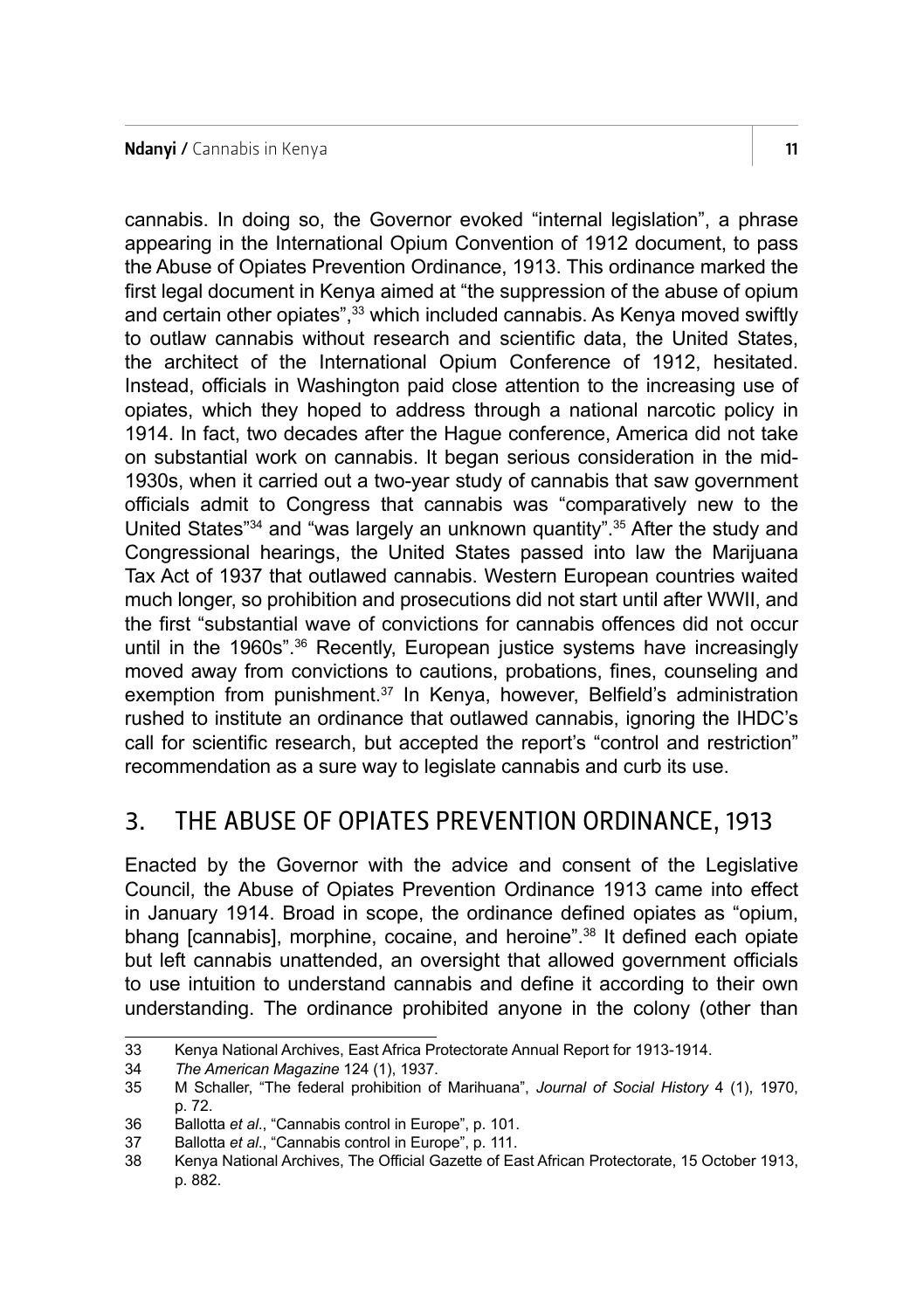druggists or medical practitioners) from importing opiates without permission from the Principal Medical Officer, and it outlawed the possession, production, manufacture, and export of opiates without a permit. Those who contravened the new law faced "a fine not exceeding 750 Rupees" or a prison sentence "not exceeding six months" or "both such fine and such imprisonment".<sup>39</sup>

Surprisingly, the ordinance allowed individuals who had "acquired the habit of smoking<sup>"40</sup> cannabis for medical reasons to continue consuming it (discussed below). Aware of the negative impact of "immediate discontinuance" on consumers with medical needs, the framers authorised Medical Officers to prescribe cannabis "not exceeding four ounces"41 per month and asked those whose health would be detrimentally affected by the new law to acquire permits authorising them to carry and consume cannabis. Consumers were required to disclose their full names and addresses, and the government expected licensed cannabis sellers or suppliers—mostly medical doctors—to endorse upon the permit the date of the sale or supply, the quantity sold or supplied, and their signatures.

Ironically, the same law that authorised individuals to smoke cannabis for medicinal purpose prohibited them from possessing smoking pipes that were commonly used for consumption, making it unclear how the government expected licensed consumers—whose only way of consuming cannabis was to inhale the smoke through a pipe—to consume it. Smoking pipes were essential commodities, and Africans inhaled the cannabis smoke "through a species of native "hookah"' being passed through water and coming into the mouth through a pipe".<sup>42</sup> Africans who contravened this section of the law were fined or jailed, but most ignored it and continued to use smoking pipes. In 1930 the Resident Magistrate's Court in Nakuru tried several Africans under the Abuse of Opiates Ordinance for "unlawful possession of bhang and bhang smoking pipes".43 The court fined Opore s/o Ronga Ksh. 40/- and imprisoned him for one month for possessing bhang and a pipe. Another defendant, Nganga Wambo, who also possessed bhang and a smoking pipe, received two months without a fine, exposing inconsistency in the sentencing policy under Section 9 and Section 12 (1) Cap: 121 of Kenya's laws.

<sup>39</sup> Kenya National Archives, The Official Gazette of East African Protectorate, p. 882.

<sup>40</sup> Kenya National Archives, The Official Gazette of East African Protectorate, p. 884.

<sup>41</sup> Kenya National Archives, The Official Gazette of East African Protectorate, p. 884

<sup>42</sup> Kenya National Archives, Assistant District Commissioner, Taveta, PC/COAST/1/3/54, Indian Hemp Grown and Use by Natives. Circular No. A.O.P 35 From P.M.O. Nairobi, 24 March 1914.

<sup>43</sup> Kenya National Archives, Resident Magistrate's Court, Nakuru PC/RVP/6/17/6. List of Cases Tried Under the Abuse of Opiates Ordinance During the Year 1930. Law and Order: Courts-Procedure Criminal-Traffic in Opium.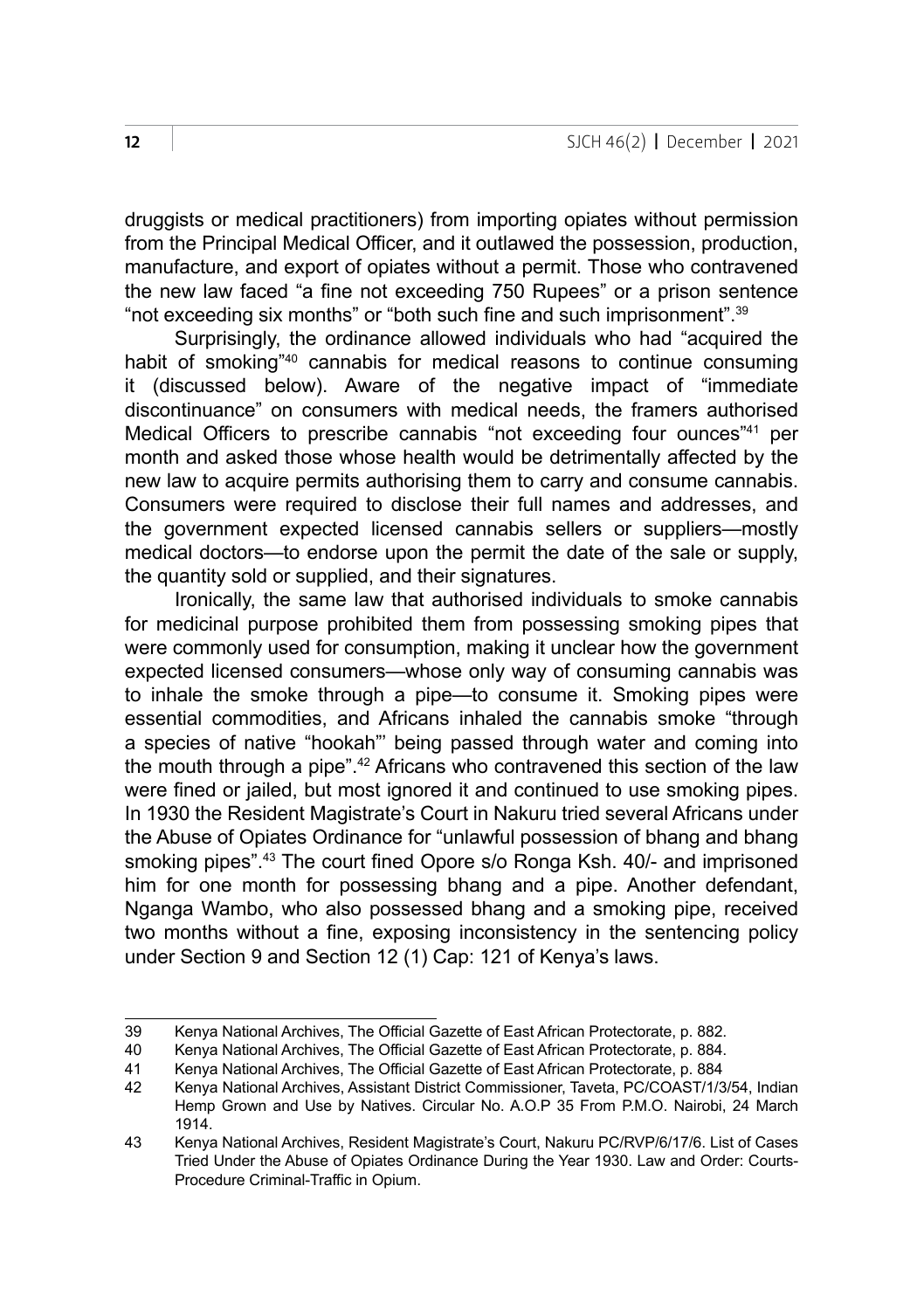To ensure that Africans complied with the new law, the government endowed police officers with sweeping powers to search and arrest those who possessed cannabis or pipes without a permit.<sup>44</sup> Moreover, police officers burned or destroyed illegal cannabis and its receptacles, and they were required to immediately inform the Principal Medical Officer under which the forfeiture took place, the amount forfeited, and other particulars showing their compliance with the ordinance's section on medicine. Finally, the ordinance bestowed upon the Governor the power to alter or rescind any rule that was inconsistent with its provisions, especially the two rules on "regulating or prohibiting the growing of Indian hemp [cannabis]" and "regulating or prohibiting the importation or possession of Indian hemp seed or any variety of poppy seed."45

The Abuse of Opiates Prevention Ordinance 1913 stayed intact for three years. It was first amended in 1916 and again ten years later, in 1926, to separate opium from cannabis.<sup>46</sup> From its inception, the ordinance remained the most essential document on drugs and a reference guide for government officials in all the levels of government. For example, on  $9<sup>th</sup>$  June 1915 the Chief Secretary wrote to Provincial Commissioners expressing concern that "cannabis indica i.e. Indian Hemp or Bhang is being cultivated for sale to the Kavirondo working in labour camps and on farms".47 Drawing their attention to the ordinance, he asked them to "detect and destroy . . . plantations . . . and to proceed against the owners under the Rules dated  $5<sup>th</sup>$  of May 1914 issued under the Abuse of Opiates Prevention Ordinance 1913".48 He lamented about government officers who were "not familiar with the appearance of the plant" and asked the Provincial Commissioners to make sure the officers "apply to the Agricultural Department for particulars".49

Broadly, the Chief Secretary's correspondence reveals several key points worth examining. First, it is silent on who in colonial Kenya—Africans, White settlers, Indians—cultivated cannabis, but it hints that those who cultivated it on "plantations" sold it to African buyers and consumers for commercial gains. Cannabis in colonial Kenya had a thriving black market, clientele, and demand, and farmers turned it into a cash crop, as their

<sup>44</sup> Kenya National Archives, The Official Gazette of East African Protectorate, p. 885.

<sup>45</sup> Kenya National Archives, The Abuse of Opiates Prevention Amendment Ord. 1916 AG/32/24; Kenya National Archives, The Official Gazette of East African Protectorate, p. 886.

<sup>46</sup> Kenya National Archives, The Abuse of Opiates Prevention (Amendment) Bill, 1926, The Official Gazette of the Colony and Protectorate of Kenya, 7 April 1926, p. 427.

<sup>47</sup> Kenya National Archives, Chief Secretary to Provincial Commissioners PC/COAST/2/12/1, Use of Bhang by Natives. Abuse of Opiates Prevention Ordinance 1913: Bhang Kilifi Plantations, 9 June 1915.

<sup>48</sup> Kenya National Archives, Chief Secretary to Provincial Commissioners PC/COAST/2/12/1.

<sup>49</sup> Kenya National Archives, Chief Secretary to Provincial Commissioners PC/COAST/2/12/1.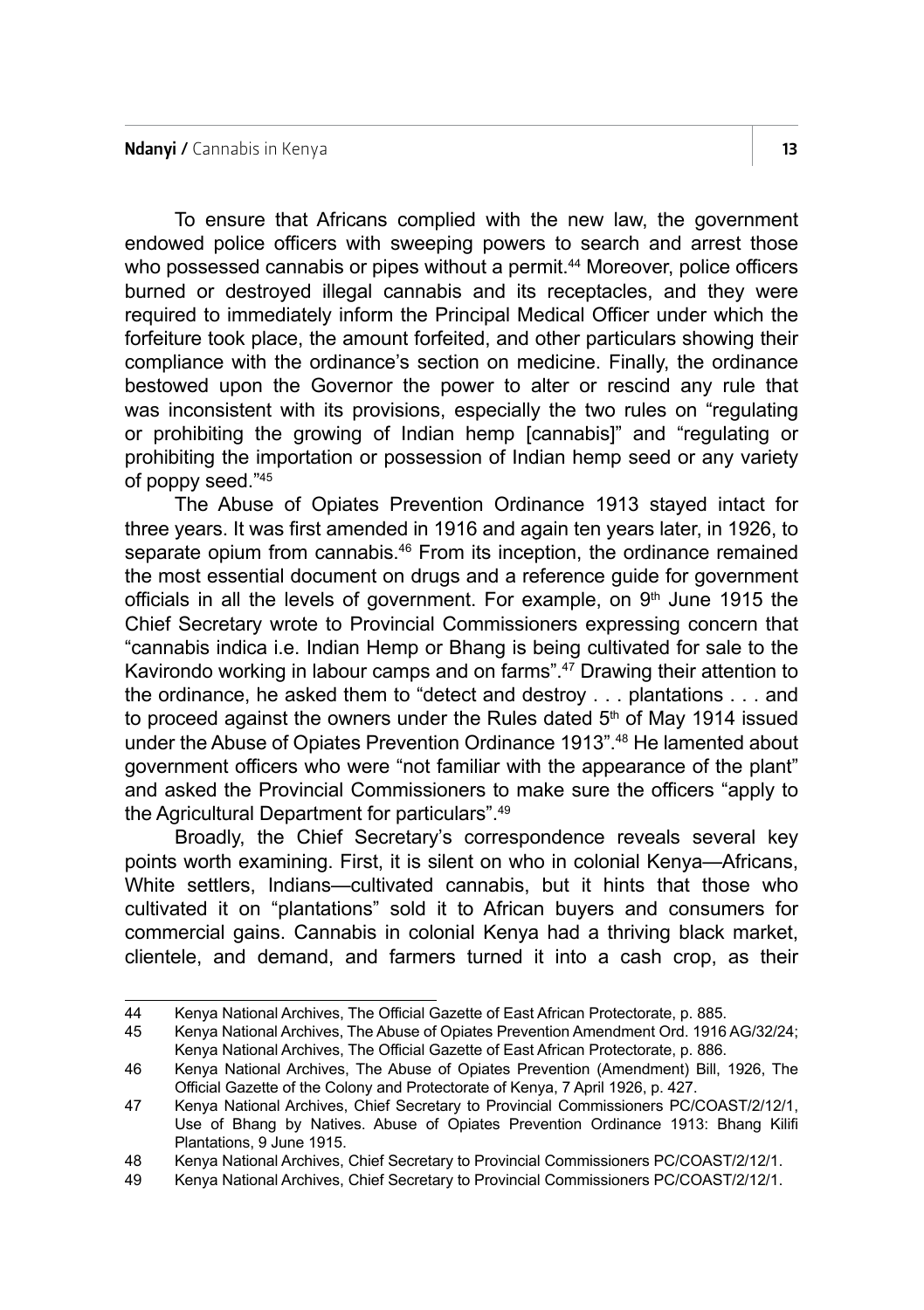counterparts in colonial Africa did.50 Farming took place in regions with long and short rain seasons that supported cannabis growth and industry.

Secondly, the Chief Secretary's admission that by 1915 government officials were unaware of the plant's appearance is unsettling, yet the government expected these very officials to wage a successful war against an enemy they hardly knew. Rather than ask the Agricultural Department to publish and distribute pamphlets with the plant's image and description, the Chief Secretary directed the officials to "apply . . . for particulars" from the Department. One wonders how many samples of cannabis indica were at the Agricultural Department, and whether the samples were to be mailed to the applicants or whether the learners were required to appear in person at the Department. Either way, those who took the lessons must have learned that cannabis indica is short, stocky, and has leaves that are broader than cannabis sativa, which is tall and has thin and pointed leaves.

Thirdly, the correspondence shines a bright spotlight on the intersection of labour and cannabis, revealing that African labourers consumed it to increase their capacity to perform physically demanding labour.<sup>51</sup> Cannabis was a labour enhancer for African labourers, and it improved their morale and endurance in labour-intensive industries. This, in turn, ensured a sustained output that "directly aided capitalist expansion".52 As a stimulant, cannabis endeared itself to African farm workers who consumed it before, during, and after work. In addition to farmworkers, African troops enjoyed it, and it stimulated them the same way it did farm workers.<sup>53</sup> Universally, cannabis is said to give soldiers a lot of energy. $54$  Troops smoke cannabis to numb themselves from everything, to acquire energy to stay awake for weeks, and to appear fierce.<sup>55</sup> Cannabis enhances camaraderie among the troops, it is readily available, and it makes fighting enjoyable.

Finally, the Secretary's correspondence links cannabis to specific ethnic groups in colonial Kenya. It specifically singled out the Kavirondo farmworkers as the main consumers (Kavirondo was a colonial coinage for Luos and Luhyas of Western Kenya). Luos "associated *njaga* [cannabis] with their ancestors".56 suggesting that cannabis culture was deeply rooted among them before British colonial rule in 1895, but the Secretary's correspondence failed to appreciate this. Although cannabis was—and still is—a global plant that

<sup>50</sup> Duvall, "Cannabis and tobacco in pre-colonial and colonial Africa", p. 1.<br>51 Duvall The African mots of marijuana p. 160

<sup>51</sup> Duvall, *The African roots of marijuana,* p. 160.

<sup>52</sup> Duvall, *The African roots of marijuana,* p. 165.

<sup>53</sup> Kenya National Archives, ED Emley DC/KSM1/19/153: "Bhang Cases", Growing of Bhang and Opium, 30 May 1914.

<sup>54</sup> I Beah, *A long way gone* (New York: Sarah Crichton Books, 2007), p. 121.

<sup>55</sup> Beah, *A long way gone,* p. 121.

<sup>56</sup> Duvall, *The African roots of marijuana*, p. 76.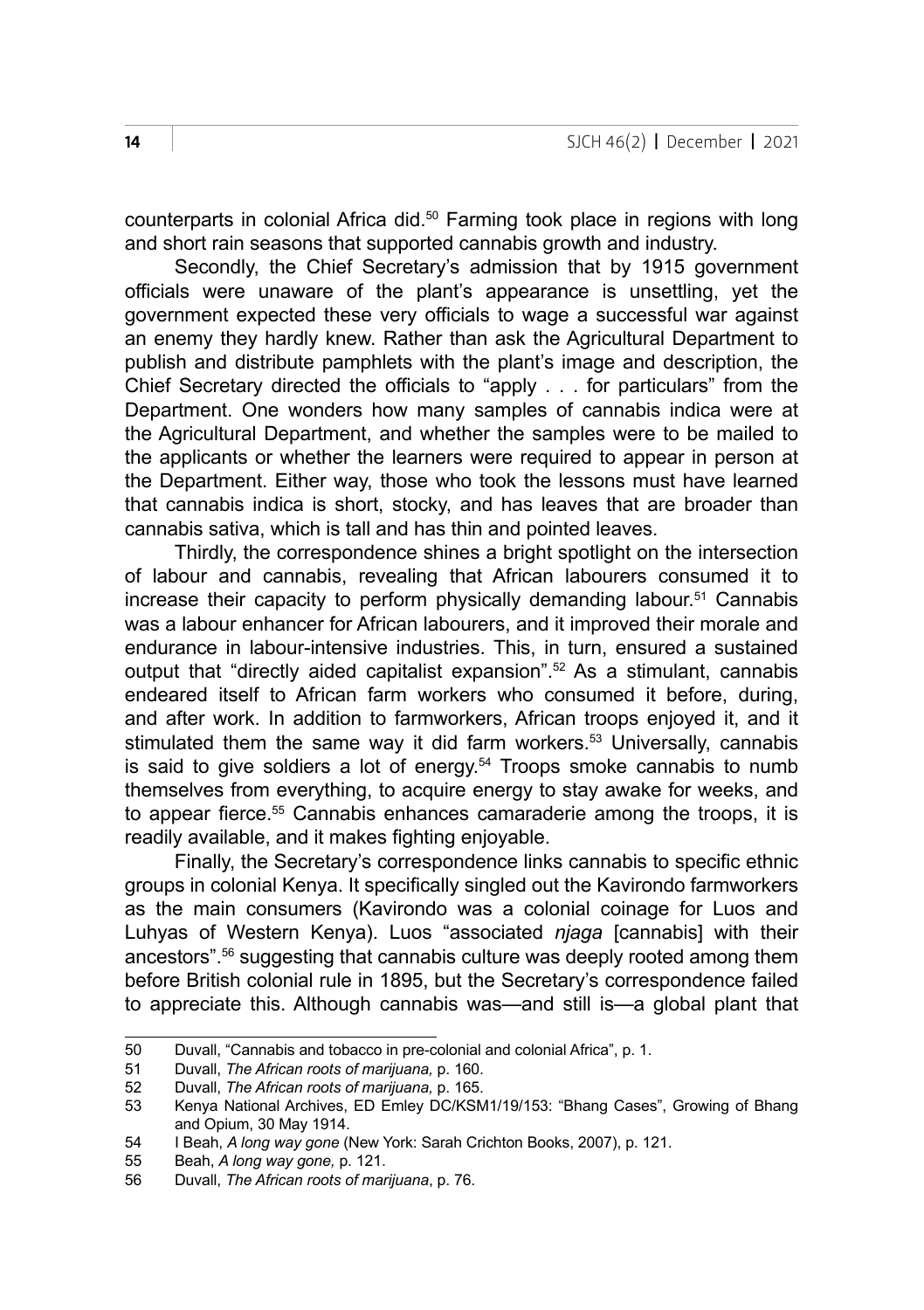attracted a global consumer, the Secretary's framing suggests that prohibition in colonial Kenya assumed a racialised interpretation. Perhaps Duvall made the point best when he established that cannabis "diffused socially within labour underclasses," but it "did not remain associated with any particular cultural or geographic group".<sup>57</sup>

Cannabis endeared itself to African consumers before the Abuse of Opiates Prevention Ordinance 1913, and it continued to do so after the ordinance became law the following year. Smoking cannabis was "very common" among the Wanyamwezi in Taveta,<sup>58</sup> and by 1941 Africans were transporting "sacks of bhang . . . from Kisumu"59 to Thika. A decade later, a District Commissioner lamented that "far too many" Africans in Central Nyanza "possessed cannabis".<sup>60</sup> About the same time, Desmond O'Hagan, Provincial Commissioner, Coast Province, received reports indicating that "a considerable quantity of bhang" was "being grown in the Taita Hills".61 As the plant circulated widely among Africans throughout the colony, in 1961 the Kenya Police seized 1 370 kg of cannabis $62$  and 2283 kg the following year, which was 913 kg more than the previous year.<sup>63</sup> In Mombasa a total of 648 kg was seized, which exceeded the previous year's total by 421 kg. No one really had convincing answers to why cannabis had increased in the face of tough prohibition measures, and government officials were frustrated, with the District Commissioner in Malindi lamenting that "even if this order [prohibition] is properly carried out I am convinced that [Africans] will manage to get the bhang [cannabis] they want".<sup>64</sup> The official was correct. Africans had established a consumer-buyer network with local and foreign suppliers

<sup>57</sup> Duvall, *The African roots of marijuana*, p. 49.

<sup>58</sup> Kenya National Archives, Assistant District Commissioner, Taveta, PC/COAST/1/3/54. Circular No. A.O.P. 35 from P.M.O Nairobi. Indian Hemp Grown and Use by Natives. 24 March 1914.

<sup>59</sup> Kenya National Archives, Provincial Commissioner, Nyanza, Opium DC/KSM1/19/153. Sale of Bhang by Natives. Growing of Bhang. 1 July 1941.

<sup>60</sup> Kenya National Archives, District Commissioner, Central Nyanza, DC/KSM1/19/153. Being in Possession of Bhang. Growing of Bhang and Opium. 4 July 1951.

<sup>61</sup> Kenya National Archives, D O'Hagan, DC/TTA/3/9/19. Bhang. Colony and Protectorate of Kenya. 10 April 1956.

<sup>62</sup> Kenya National Archives, FT Stackpool, BY/11/86. Report by the Government of Kenya for the Calendar Year 1961 on the Traffic in Opium and Other Dangerous Drugs Ministry of Health: Dangerous Drugs Ordinance-1932: Narcotic Drugs—Annual Returns International Opium Convention.

<sup>63</sup> Kenya National Archives, EH Lindsey, BY/11/82. Indian Hemp (Cannabis Indica). Dangerous Drugs Ordinance 1932. 21 February 1963.

<sup>64</sup> Kenya National Archives, Assistant District Commissioner, PC/COAST/1/3/54. Abuse of Opiates Prevention Ordinance. Indian Hemp Grown and Use by Natives. 12 March 1914.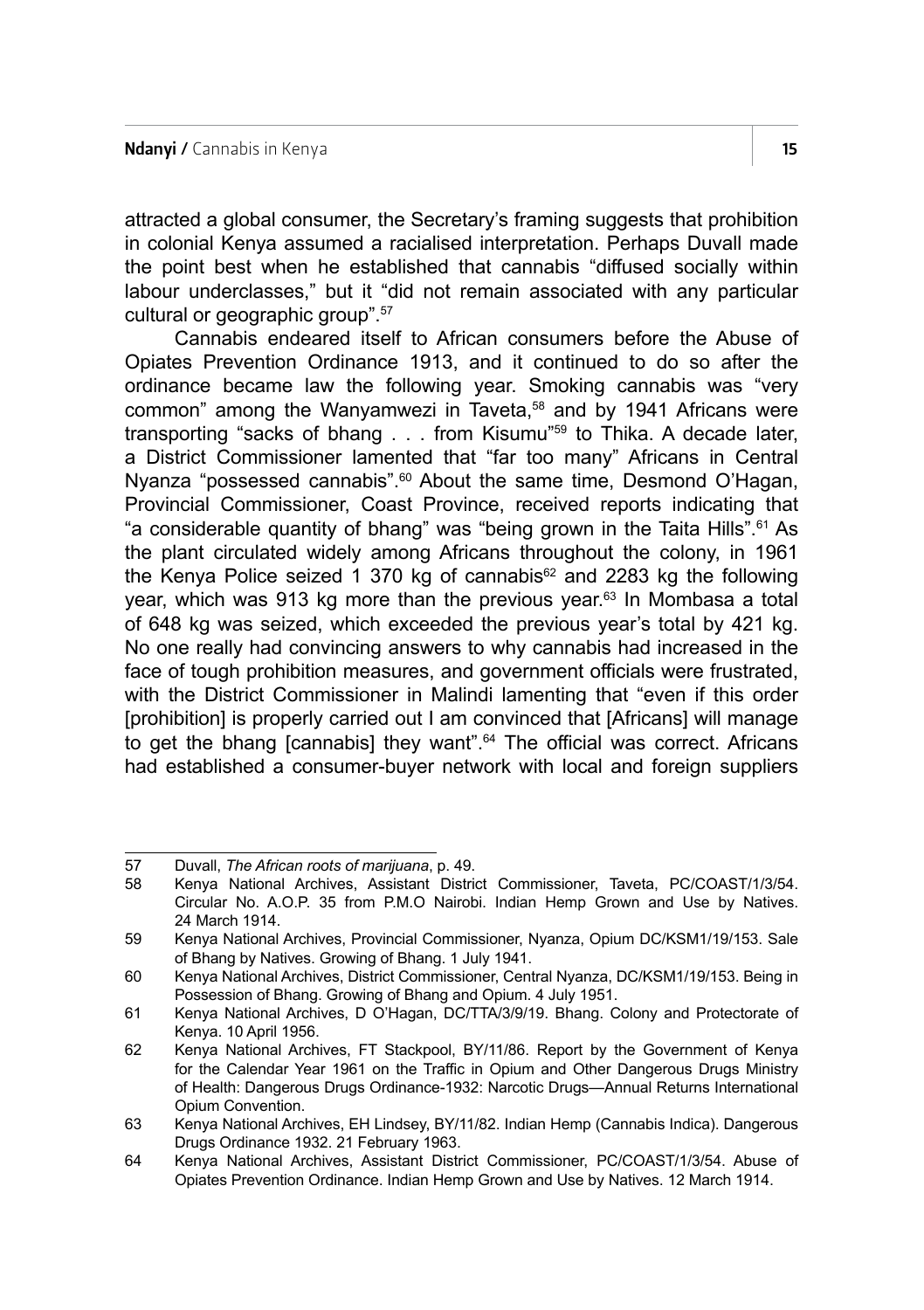from Tanganyika, where cannabis cultivation was "practically unrestricted".65 In addition, cannabis was affordable. It sold from Sh. 1/- to Sh. 5/- per ounce, and "cigarettes containing bhang change[d] hands at about 20 cents each".<sup>66</sup>

Not to be outdone, the government moved swiftly to curb cannabis expansion and consumption among Africans by destroying the plant, arresting and prosecuting farm owners and consumers, convicting them, and imposing fines and "maximum sentences"<sup>67</sup> as penalties. As the government cast the prohibition net wide, regional officials called for "rigorous fines and imprisonments" as "the only available methods" to stop the "habit".68 Increasingly, they called for steep fines and long jail terms and asked the central government to give magistrates, police, village headmen and elders the "power to destroy" cannabis plants and impose "a suitable penalty".69 Others, like Charles William Hobley, Provincial Commissioner, Coast Province, argued for establishing a system that would offer rewards in exchange for information leading to arrest.

As calls for extortionate penalties increased, the central government increased surveillance by collecting data from District Commissioners and asked licensed drug stores to disclose the "dangerous drugs"70 they carried in their stores (discussed below). In Voi district, the District Commissioner explained to the central government that "the Indian Hemp" was "neither grown nor used by the Wataita".71 His counterpart in Taveta noted that only Wanyanmwezi had developed a keen taste for cannabis, but the "smoking . . . vice" had "not yet penetrated to the Wataveta."72 As far as the Assistant District

66 Kenya National Archives, Stackpool, BY/11/86.

<sup>65</sup> Kenya National Archives, District Commissioner, Kilifi, PC/COAST/2/12/1. Bang. Abuse OF Opiates Prevention Ordinance 1913: Bhang Kilifi Plantations. 26 April 1929.

<sup>67</sup> Kenya National Archives, DWDF Farqumar, BY/11/82. Indian Hemp (Cannabis Indica). Dangerous Drugs Ordinance 1932. 14 February 1963.

<sup>68</sup> Kenya National Archives, Assistant District Commissioner, Taveta, PC/COAST/1/3/54. Circular No. A.O.P. 35 from P.M.O Nairobi. Indian Hemp Grown and Use by Natives. 24 March 1914.

<sup>69</sup> Kenya National Archives, CW Hobley, Provincial Commissioner, Coast, PC/COAST/1/3/54. Indian Hemp Grown and Use by Natives. 19 March 1914.

<sup>70</sup> Kenya National Archives, TA Sharkey, BY/11/86. Dangerous Drugs Conventions. Annual Return of D.D.A. Held at 31December 1962. Ministry of Health: Dangerous Drugs Ordinance-1932: Narcotic Drugs—Annual Returns International Opium Convention. 15 February 1963.

<sup>71</sup> Kenya National Archives, District Commissioner, Voi, PC/COAST/1/3/54. Indian Hemp Grown and Use by Natives. 20 March 1914.

<sup>72</sup> Kenya National Archives, Assistant District Commissioner, Taveta, PC/COAST/1/3/54. 24 March 1914.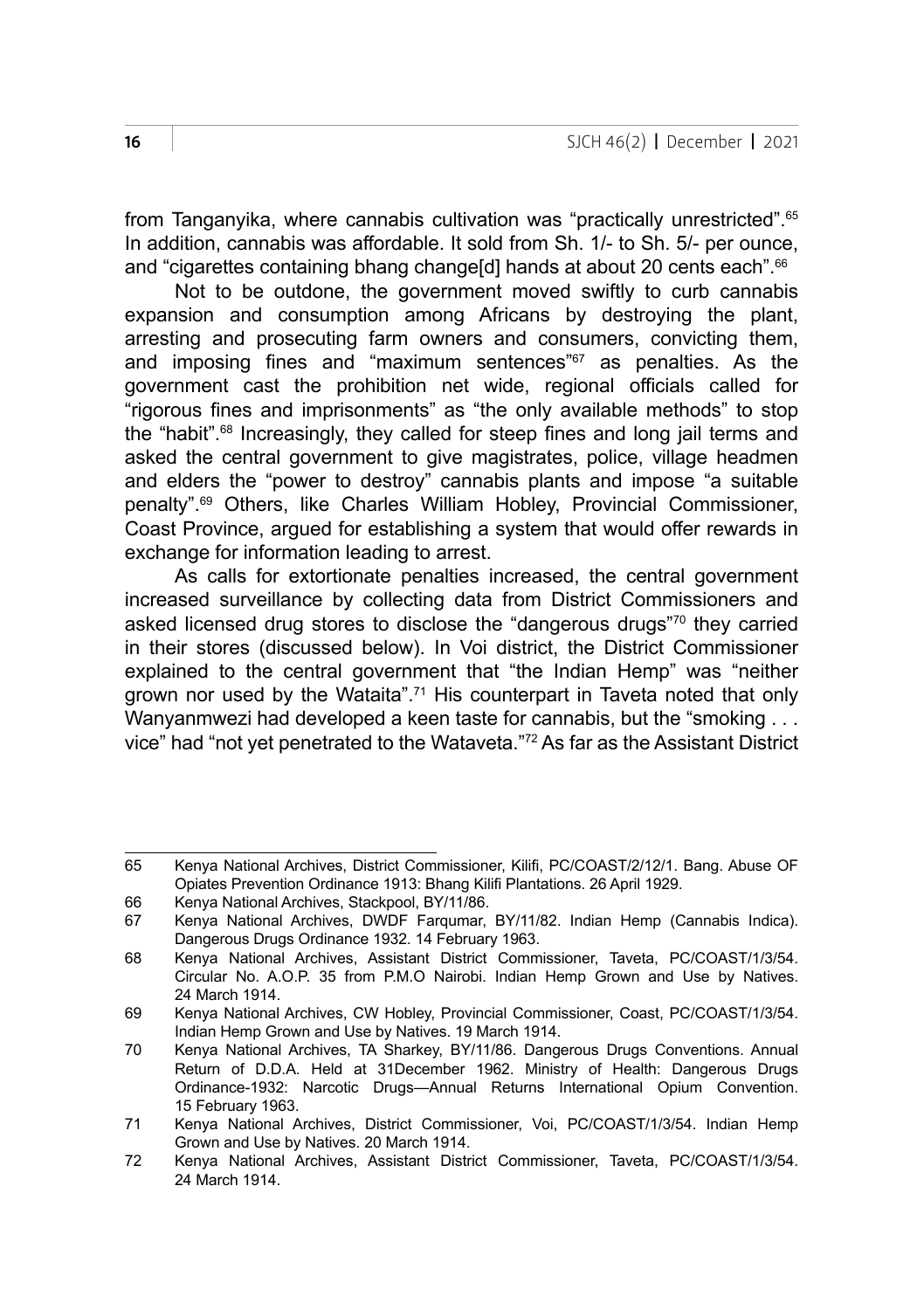Commissioner in Rabai was concerned, "no Indian Hemp [was] grown" there and it was "not in use amongst the natives".73

Anxious to make prohibition work and subdue Africans, the government turned to chiefs and headmen and authorised them to search the homes and farms belonging to Africans and to issue orders prohibiting cannabis growing.74 Because Europeans in power were few, had limited physical contact with Africans, and hardly understood local tongues, the government relied on African chiefs and headmen to enforce the prohibition at the village level. For the most part, chiefs and headmen performed their assignments satisfactorily. On other occasions, however, they came up short. For example, in 1937, Elisha, an agriculture instructor in Kajulu, Nyanza Province, made several rounds instructing African farmers on modern agriculture methods when he "found bhang [cannabis] growing in the mtama shamba [millet farm]" belonging to Awor Kabungu. Required to report the matter to the local authority, Elisha instructed chief Mlango Ogol to arrest Kabungu, but the chief hesitated because he was "frightened of him".75 Kabungu was eventually apprehended and "convicted for possession of bhang and sentenced to pay a fine of Shs. 40/- or 1 month detention today".<sup>76</sup> Kabungu's case was not an isolated incident. In 1961, a judge in Nairobi fined a Luo tribesman Sh. 1 000/ or nine months imprisonment for possessing 35 pounds of cannabis. Unable to pay the fine, the man served the sentence.<sup>77</sup> Although the two cases involved Africans, "subsistence drug use of cannabis was, emphatically, not a generic African (or European or Asian) thing",78 but the government singled out Africans for consuming cannabis and blamed them for growing it between rows of millet and maize to hide it from public view.79

Harsh convictions and penalties, such as those Kabungu and the Luo tribesman endured, were plenty. Africans were routinely convicted for offenses contrary to Section 10 of the Dangerous Drugs Ordinance (Cap. 129) for

<sup>73</sup> Kenya National Archives, A Champion PC/COAST/1/3/54. Indian Hemp Grown and Use by Natives. 1 March 1914.

<sup>74</sup> Kenya National Archives, WS Marchant DC/KSM1/19/153. Bhang. Growing of Bhang and Opium. 12 July 1933; Kenya National Archives, Assistant District Commissioner, PC/ COAST/1/3/54. Abuse of Opiates Prevention Ordinance. Indian Hemp Grown and Use by Natives.12 March 1914.

<sup>75</sup> Kenya National Archives, Agricultural Officer, Nyanza PC/NZA/3/2/212. Bhang Growing. Plant Weeds: Control Striga Weed 1934-52. 1 May 1937.

<sup>76</sup> Kenya National Archives, WAW Clark DC/KSM1/19/153. Bhang Growing. Growing of Bhang and Opium. 5 May 1937.

<sup>77</sup> Kenya National Archives, HR Walker BY/11/86. Annual Report: Traffic in Drugs 1961. Ministry of Health: Dangerous Drugs Ordinance-1932: Narcotic Drugs—Annual Returns International Opium Convention. 28 February 1962.

<sup>78</sup> Duvall, *The African roots of marijuana*, p. 49.

<sup>79</sup> Kenya National Archives, Agricultural Officer, Nyanza, PC/NZA/3/2/212. Bhang Growing. Plant Weeds: Control Striga Weed 1934-52. 1 May 1937.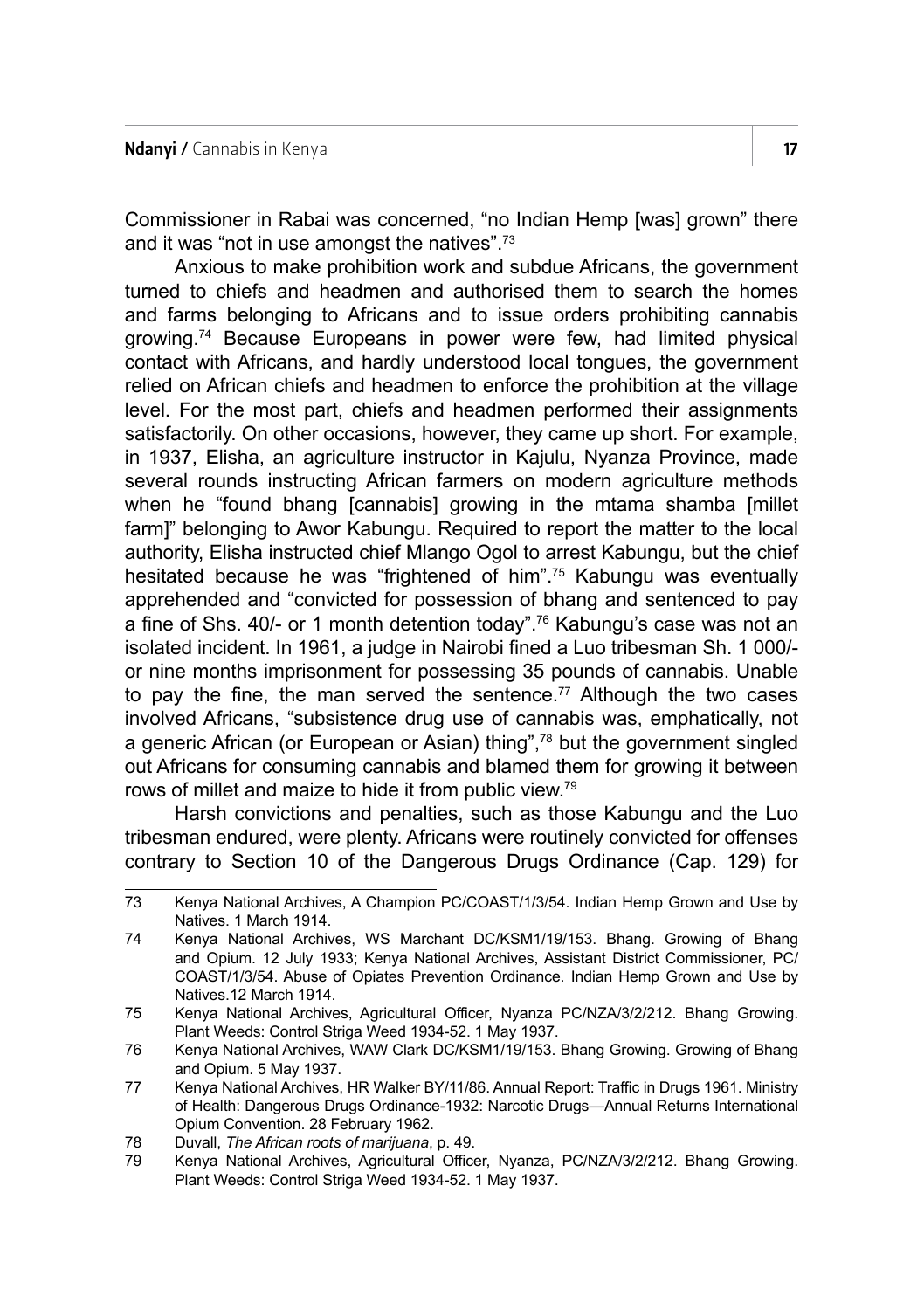cultivating or being in possession of cannabis. In O'Hagan's recollection, in 1932 the government sentenced African offenders "by the African Courts to six months imprisonment with hard labor".<sup>80</sup> Writing to his counterpart in Nyanza Province in 1956, O'Hagan, the Provincial Commissioner, Coast Province, asked whether Nyanza took "firm action" against African growers and consumers and "what [was] the usual sentence for this offence."<sup>81</sup> Sentencing lacked uniformity, and it remained that way throughout the colonial era. According to a government report of 1961, "sentences imposed varied from fines of Sh. 5/- to Sh. 500/- with maximum prison sentences of up to six months depending on the seriousness of the case and the amount involved".<sup>82</sup> Sentencing also included hard labour for the non-violent crimes of planting, smoking, or possessing cannabis.

Rigid penalties did not always yield a positive outcome. While they may have dissuaded Africans in some regions, they hardly persuaded Africans in other regions to abandon cannabis. By 1956 in Central Nyanza, there were few convictions and sentences were low, with small fines imposed.<sup>83</sup> The same cannot be said of Taita during the same year, where cannabis was considered "very dangerous, and its use [was] spreading"<sup>84</sup> among Africans. The spread concerned officials in Taita, who sought ways to stymie it.<sup>85</sup> Taita's spike mirrored a national trend. According to the national figures of 1961, the government prosecuted 2 469 offenders for illicit possession and ten for illicit cultivation of cannabis.86 Although the figures show a rise from the previous year, the Commissioner of Police argued in his report that they did not indicate that cannabis consumption was on the increase or popular among Africans.<sup>87</sup> The report further suggested that Africans who were "addicted to smoking 'bhang' look upon it as a 'strong tobacco,' and will smoke it whenever they get the chance".88 The Commissioner's view on addiction seemed incontrovertible, but a close examination reveals that reports on addiction

<sup>80</sup> Kenya National Archives, O'Hagan, Provincial Commissioner, Coast, DC/TTA/3/9/19. Bhang. Colony and Protectorate of Kenya. 10 April 1956.

<sup>81</sup> Kenya National Archives, O'Hagan, Provincial Commissioner, Coast, DC/TTA/3/9/19. Bhang. Colony and Protectorate of Kenya. 10 April 1956.

<sup>82</sup> KNA, Stackpool, BY/11/86.<br>83 Kenya National Archives

<sup>83</sup> Kenya National Archives, R. C. Mills, DC/TTA/3/9/19. Bhang. Colony and Protectorate of Kenya. 1 May 1956.

<sup>84</sup> Kenya National Archives, RA Wilson, DC/TTA/3/9/19. Bhang Smoking. Colony and Protectorate of Kenya. 6 March 1956.

<sup>85</sup> Kenya National Archives, Wilson, DC/TTA/3/9/19. Bhang Smoking. Colony and Protectorate of Kenya.

<sup>86</sup> Kenya National Archives, Stackpool, BY/11/86.

<sup>87</sup> Kenya National Archives, Walker, BY/11/86. Annual Report: Traffic in Drugs 1961. Ministry of Health: Dangerous Drugs Ordinance-1932: Narcotic Drugs—Annual Returns International Opium Convention. 28 February 1962.

<sup>88</sup> Kenya National Archives, Walker, BY/11/86. Annual Report: Traffic in Drugs 1961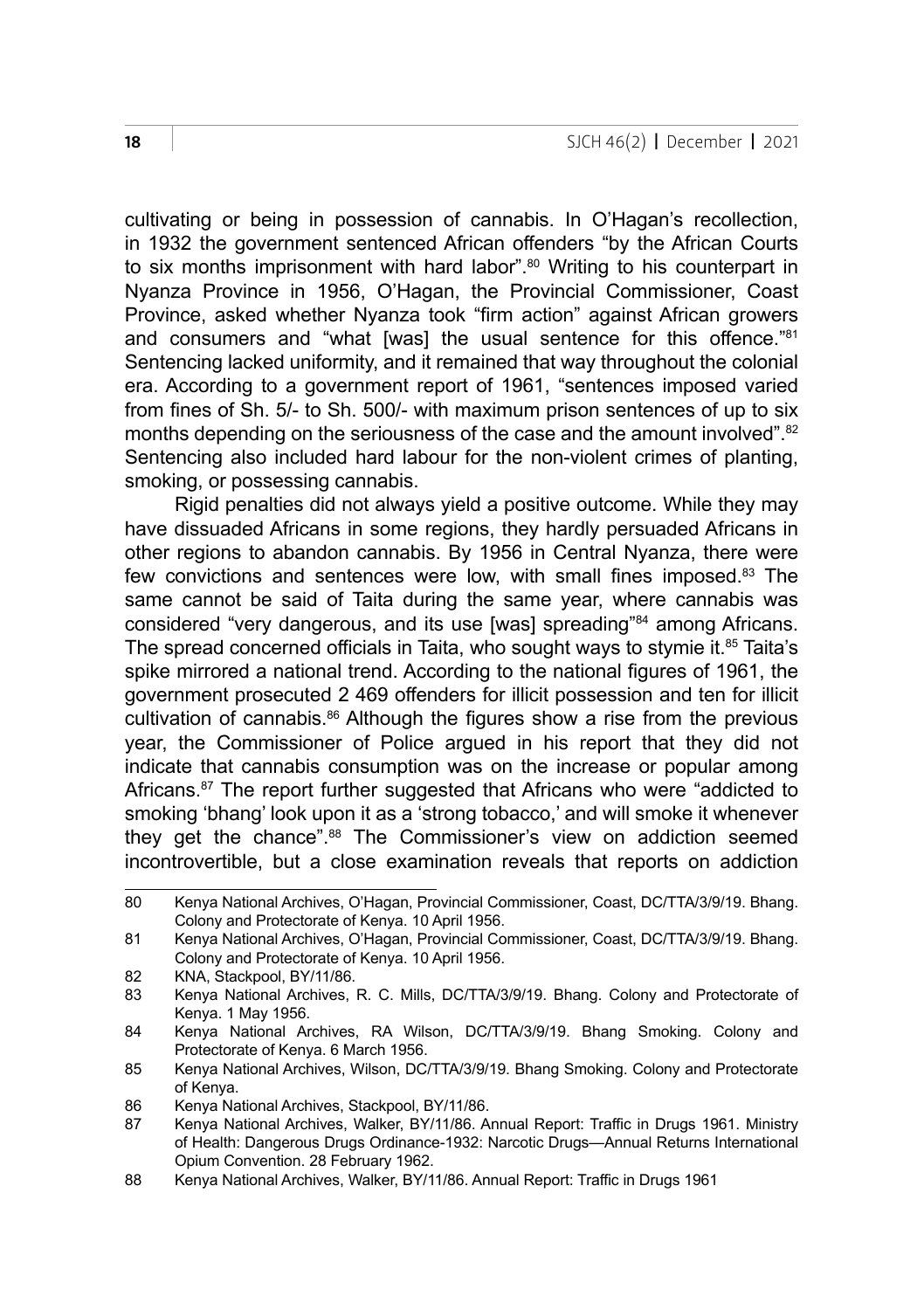were contradictory. The authors of a government report of 1961 on the traffic in opium and other dangerous drugs "suspected some addiction",<sup>89</sup> but they also pointed out that there were "no records of known addiction".<sup>90</sup> Throughout history, cannabis has consistently been a remarkably benign drug with no documented case of anyone ever dying from overdosing on it.91

Collectively, prohibition, convictions, and penalties regulated cannabis and "the knowledge and social relations surrounding it". $92$  More than this, however, they served to make and re-make submissive citizens who conformed to social and legal expectations. With the help of Christian missionaries and White settler farmers, the government instituted "British discipline" to produce what Karen Blixen, a Danish writer and settler farmer in colonial Kenya, characterised as "a different kind of African—not really unfriendly, but reserved in the presence of white strangers".93 Blixen assumed "all" Africans possessed "a strong sense of dramatic effects",<sup>94</sup> and believed it was her moral duty to "help"—presumably the government—shape Africans into morally acceptable citizens.

Hoping that Africans would accept a romanticised image of pliable citizens, government officials acted surprised when the opposite happened. In March 1956, Mutula Kishigwa shamed the "British discipline" by rejecting to conform to an alien notion of an African. Described by colonialists as "the homicidal maniac",<sup>95</sup> Kishigwa murdered seven people and wounded three others—mostly women. According to the colonial grammar of Africans who rejected constructed images of upright citizens, Kishigwa had "turned into a wild beast".96 His crime became a topic of concern among the officials who, instead of reexamining their own theory and praxis of citizenship, blamed cannabis for turning Africans into criminals. Kishigwa, they argued, "was a bhang smoker"97 and, therefore, must have committed the crime while under its influence.

The desire to link cannabis to crime in colonial Kenya was not new. It had been tried in India, a British colony. In May 1891, a local newspaper in India proclaimed that the country's psychiatry institutions were "filled with

<sup>89</sup> Kenya National Archives, Stackpool, BY/11/86.

<sup>90</sup> Kenya National Archives, Stackpool, BY/11/86.<br>91 Warf "High points: An historical geography of c

<sup>91</sup> Warf, "High points: An historical geography of cannabis", p. 432.<br>92 Breen. The age of intoxication. p. 185.

<sup>92</sup> Breen, *The age of intoxication,* p. 185.

<sup>93</sup> W Attwood, *The reds and the blacks* (New York: Harper and Row Publishers, 1967), pp. 168.

<sup>94</sup> K Blixen, *Out of Africa* (London: Putnam, 1937), pp. 36.

Kenya National Archives, RA Wilkinson, DC/TTA/3/9/19. Bhang Smoking. Colony and Protectorate of Kenya. 6 March 1956.

<sup>96</sup> Kenya National Archives, Wilkinson, DC/TTA/3/9/19. Bhang Smoking.<br>97 Kenya National Archives Wilkinson, DC/TTA/3/9/19. Bhang Smoking.

Kenya National Archives, Wilkinson, DC/TTA/3/9/19. Bhang Smoking.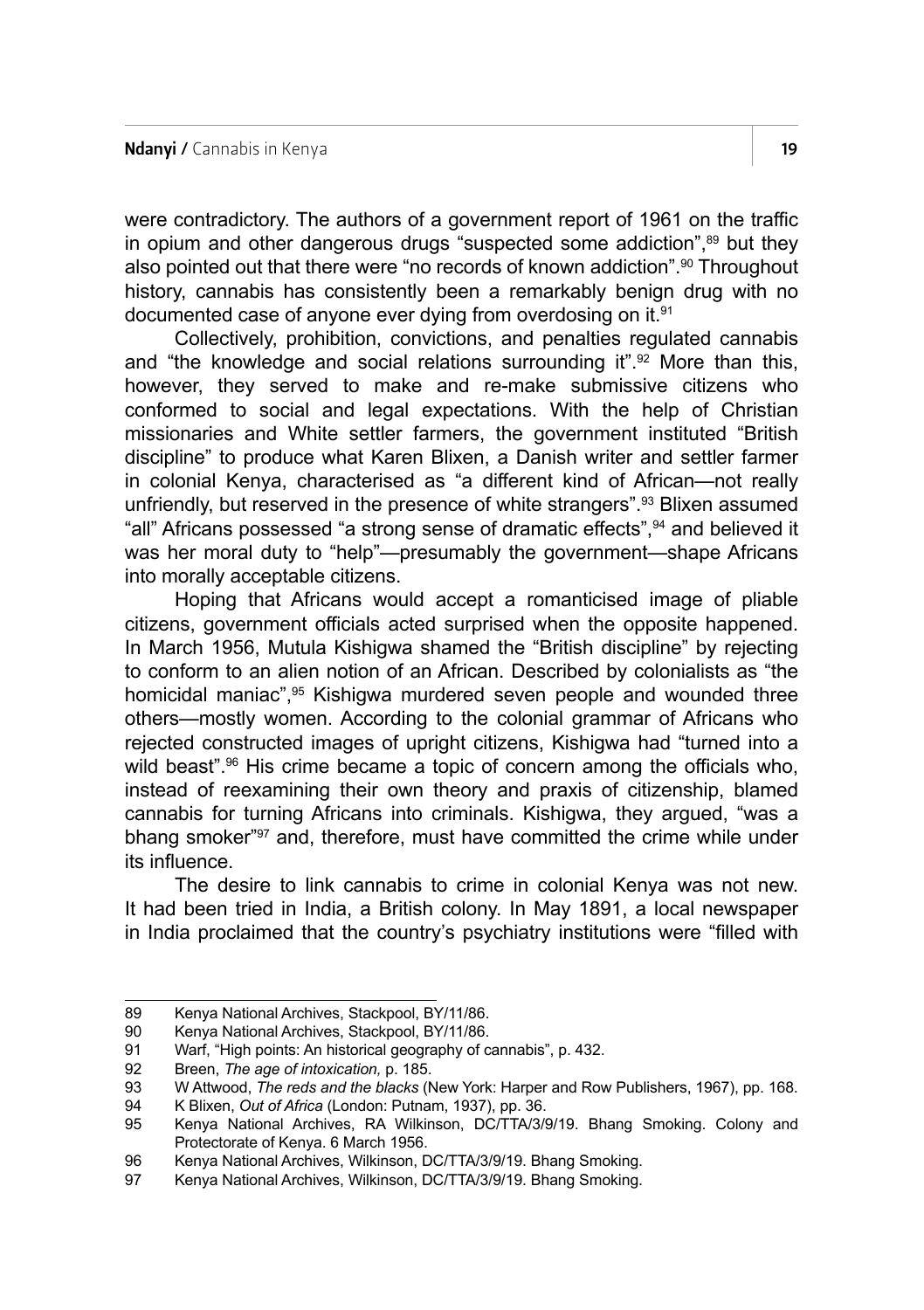ganja smokers".98 British colonialists in India and native Indians accepted this view, which was repeated in other British colonies, including Kenya, where the outcry was louder during the Mau Mau war of land and independence (1952‑60). John Collin Carothers, a British psychiatrist in colonial Kenya and author of the controversial book *The Mind of Man in Africa,* spearheaded the blarney that linked war crimes in Kenya to cannabis use among African fighters.99 Carothers argued that cannabis contributed to "toxic psychosis" among Africans, a trend he insisted contributed to the increase in admission to mental hospitals in colonial Africa.<sup>100</sup> His counterparts in the colony propagated a similar view that aimed to disparage and discredit Mau Mau's reputation locally and internationally. Collectively, they described cannabis as "the drug [that] produce[s] euphoria and intoxication but also alleviate[s] fatigue and increase[s] 'staying power'".101 Cannabis appeared to them as something that "excite[s] emotion and give[s] a sense of bravado so that daring acts may be committed".102 This reasoning pervaded the colonial discourse, with the Police Department entertaining reports suggesting that "members of Mau Mau gangs are drugged with 'bhang' before an operation".103 Directed by Major General Hinde, the general in charge of military operation against Mau Mau, to "ask for a brief report on the effects of this drug" from the Director of Medical Services, the Police Department hoped to "have some idea of how long the exhilarating effects of the drug last, when the 'hangover' sets in, and the effect of it".104 The prevailing rhetoric among police officials suggested that "the stimulating effect wore off after 3-5 hours" followed by a period in which "sleep supervenes"<sup>105</sup> but the Police Department pressed for additional specifics. It is important to point out that the insinuation that Mau Mau fighters consumed cannabis to enhance their operation was a colonial construct fashioned to ridicule the group. Without evidential data, the government relied on pseudo-science, especially from Carothers. Officials did not extend the same insinuation to home guards, who assisted the government to suppress the "terrorist group." Did the home guards use cannabis in the fight against Mau Mau? This is an intriguing question that needs to be examined on its own merit.

<sup>98</sup> Campos, *Cannabis and the psychoactive riddle*, p. 16.

<sup>99</sup> JC Carothers, *The mind of man in Africa* (London: Tom Stacey, 1972), pp. 150.

<sup>100</sup> Carothers, *The mind of man in Africa,* pp. 150.

Kenya National Archives, BY/14/20. Stimulant Drugs Used By Africans. Catha Edulis-"Miraa" (Khat) and Bhang.

<sup>102</sup> Kenya National Archives, BY/14/20. Stimulant Drugs Used By Africans. Catha Edulis— "Miraa" (Khat) and Bhang.

<sup>103</sup> Kenya National Archives, BY/14/20. Staff Officer (Police) to Director of Operations. Narcotics. Catha Edulis—"Miraa" (Khat) and Bhang.

<sup>104</sup> Kenya National Archives, BY/14/20. Staff Officer (Police) to Director of Operations. Narcotics.

<sup>105</sup> Kenya National Archives, BY/14/20. Stimulant Drugs Used By Africans," Catha Edulis— "Miraa" (Khat) and Bhang.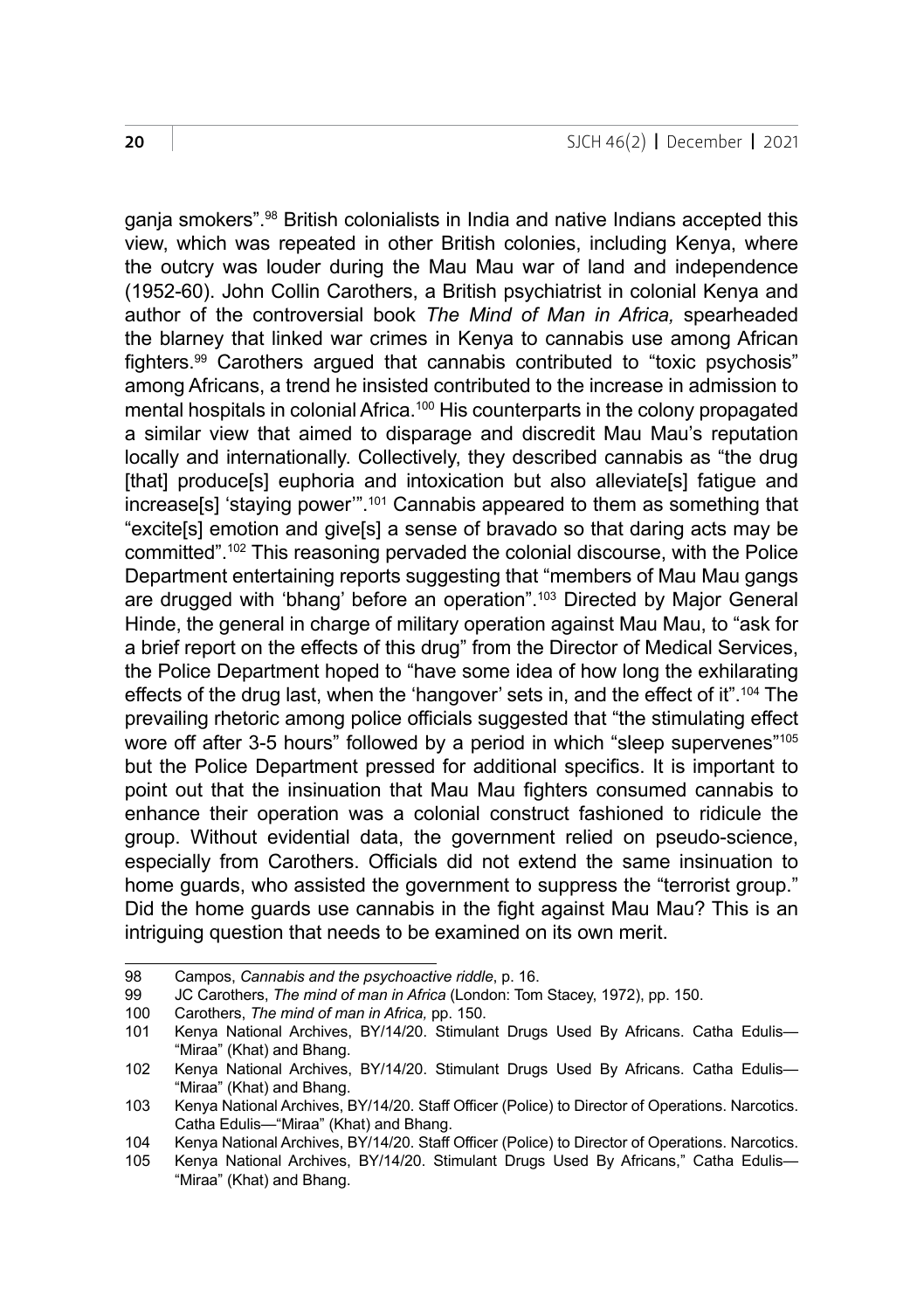Some officials within the government questioned the rationale to link cannabis and criminal activities and wondered whether it could survive legal challenges. In Kishigwa's incident, they argued for separating the two and wanted to know who authorised "the statement that the man [Kishigwa] was a bhang smoker, for example Ministry of Health (MOH) or the man's relatives".106 Court cases against the rush to blame cannabis for criminality were few, but they were more than enough to compel officials to reconsider making the connection. "If you think we are in danger of being sued," wrote the District Commissioner, Taita, to Provincial Information Officer, Mombasa, "let us forget it [the case]".<sup>107</sup>

Kishigwa's and Mau Mau's examples reveal that the process of making and remaking citizens did not always go as planned. Africans slighted the colonial insistence that their moral compass required adjustment, and they countered by arguing that contact between Europeans and Africans had weakened social and moral contracts between individuals and the societies that informed their social behaviors.<sup>108</sup>

## 4. MEDICAL CANNABIS

The Abuse of Opiates Prevention Ordinance 1913 authorised cannabis for medical use. Undoubtedly, the framers appreciated cannabis's healing properties, even as they vigorously demonised the plant and prohibited its use for recreational purposes. This appreciation, however, borrowed heavily from Africans' knowledge of cannabis as a healing plant. Europeans first learned about the "plant's medical use in the Middle East and Africa, but they confused it with opium".109 In Africa, they found Africans using it for "snake bite[s], to facilitate childbirth, malaria, fever, blood poisoning, anthrax, asthma, and dysentery".<sup>110</sup> Like other material goods that circulated across the Indian Ocean, cannabis—and the knowledge of its healing power—left Asia for Africa through the Indian Ocean trading routes that connected the two continents. In Asia, especially India, the use of cannabis for medical

<sup>106</sup> Kenya National Archives, DC/TTA/3/9/19. Provincial Information Officer, Coast. Bhang Smoking. Colony and Protectorate of Kenya. 6 March 1956.

<sup>107</sup> Kenya National Archives, DF Lowther, DC/TTA/3/9/19. Bhang Smoking. Sec. 17: Law and Order: Narcotics, Bhang, Opiates.

<sup>108</sup> J Kenyatta, *Facing mt. Kenya* (New York: Vintage Books, 1968); O Odinga, *Not yet uhuru (*Nairobi: Heinemann, 1967); W Maathai, *Unbowed* (New York: Anchor Books, 2006).

<sup>109</sup> AW Zuardi, "History of cannabis as a medicine: A review", *Rev Bras Psiquiatr* 28 (2), 2006, p. 155.

<sup>110</sup> Zuardi, "History of Cannabis as a Medicine", pp.155.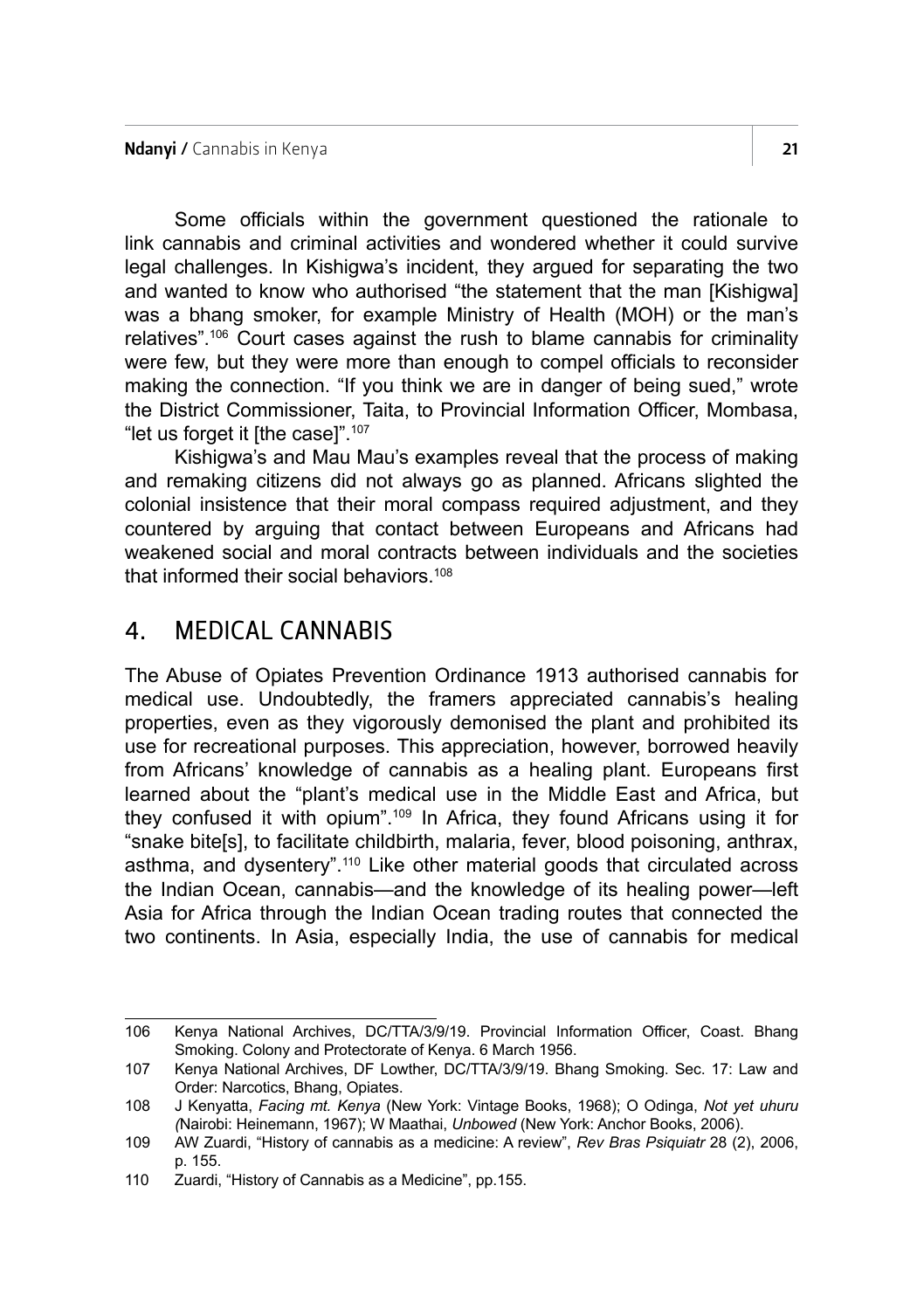reasons "remained very intense",111 and Africans retained the intensity once they acquired the knowledge.

Africans in pre-colonial Kenya enjoyed unlimited access to cannabis for medicinal purposes, but colonialism disrupted the flow with prohibitive ordinances. This disruption is evident in Abdul Rasool's incident of March 1918, when he was required to apply for a cannabis permit on behalf of his sick mother. Government officials suggested that Rasool should contact Dr. Da Gama Rose, who had been authorised, under Sections 4 (1) (4) of The Abuse of Opiates Prevention Ordinance 1913, to import and stock cannabis for medical use. However, the same officials wanted Da Gama Rose to dispense cannabis "by means of a medical practitioner's prescription",112 which meant that Rassol was supposed to seek "a fresh prescription for every occasion on which the medicine [was] dispensed".113 The back-andforth disrupted Rasool's access to cannabis for his ailing mother, even as the officials in charge of assisting him proposed other clinics where he could access it if Dr. Rose had a diminished stock and was unable to restock in good time.

Moreover, the government authorised drug stores, such as the one Da Gama Rose operated, to stock and dispense cannabis, but it also required them to disclose the "dangerous drugs" in stock. It is unclear what the government did with the data from the stores, but what is clear is that cannabis *indica* appeared on most lists of dangerous drugs. Listed alongside cocaine, pethidine, and dromoran, among other opioid medications used to treat moderate to severe pain.<sup>114</sup> cannabis stayed on the list of dangerous drugs throughout the colonial period, and the post-colonial administration upheld the colonial tradition that assumed cannabis was a dangerous substance. Most drug stores stocked minimal quantities of two to sixty ounces. The E. Robson Limited drug store reported having two ounces of cannabis in 1962.

## 5. CONCLUSION

Cannabis in Kenya reveals a complicated political organisation, hierarchies, resistance, and astonishing legal structures. It enjoys a long and rich history in Kenya and East Africa, a history that includes its geography, prohibition, and

<sup>111</sup> Zuardi, "History of cannabis as a medicine", pp. 155.<br>112 Kenya National Archives. AD Milme. PC/COAST/1/1

<sup>112</sup> Kenya National Archives, AD Milme, PC/COAST/1/15/80. Application for Supply of Opium to Abdul Rasool for His Mother Opium 5 March 1918.

<sup>113</sup> Kenya National Archives, Milme, PC/COAST/1/15/80. Application for Supply of Opium to Abdul Rasool for His Mother Opium.

<sup>114</sup> Kenya National Archives, Sharkey, BY/11/86. Dangerous Drugs Conventions. Annual Return of D.D.A. Held at 31st December 1962. Ministry of Health: Dangerous Drugs Ordinance-1932: Narcotic Drugs—Annual Returns International Opium Convention. 15 February 1963.